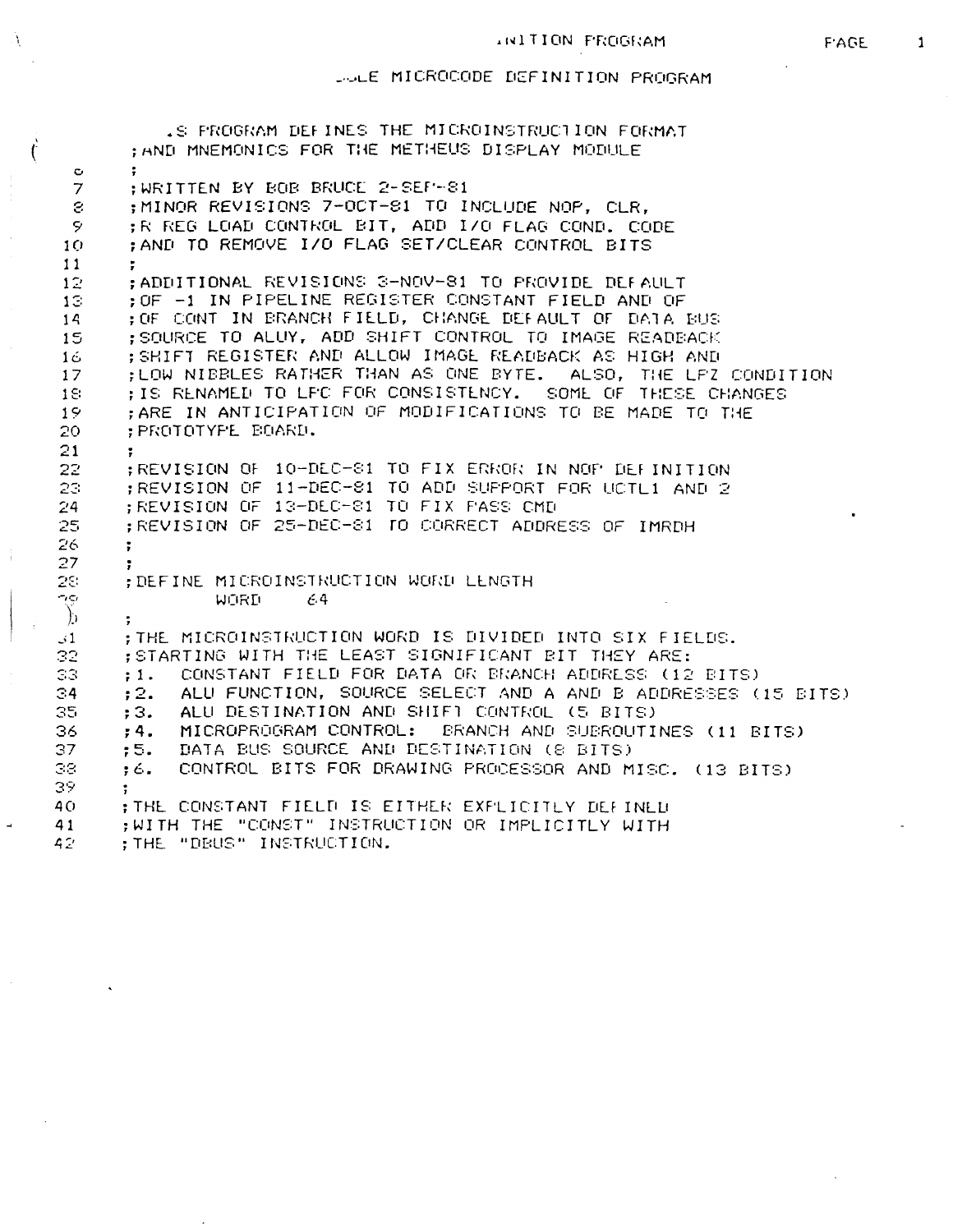| LINE.          |                            |                      |                                 | DISPLAY MODULE MICROCODE DEFINITION PROGRAM                | $\tilde{z}$<br>PAGE        |
|----------------|----------------------------|----------------------|---------------------------------|------------------------------------------------------------|----------------------------|
| 44<br>45       |                            |                      |                                 |                                                            |                            |
| 46.            |                            |                      | ; 2901 SOURCE AND ALU FUNCTIONS | ; THE ALU FUNCTION TAKES THREE ARGUMENTS: ALU SOURCE CODE, |                            |
| $\overline{7}$ |                            |                      |                                 | ; AND REGISTER DESIGNATIONS FOR B AND A INFUTS.            |                            |
| $\left($<br>-8 | ÷                          |                      |                                 |                                                            |                            |
| 49             |                            | ; 2901 ALU FUNCTIONS |                                 |                                                            |                            |
| 50             |                            |                      |                                 |                                                            |                            |
| 51             | ADD:                       | DEF.                 |                                 | 37X, H#0, 3VQ#, 4VH#, 4VH#, 12X                            | ; ADD                      |
| 52             | ADDI:                      | <b>LIEF</b>          |                                 | 37X, H#1, 3VQ#, 4VH#, 4VH#, 12X                            | ; ADD AND INCREMENT        |
| 53             | SUERD:                     | DEF                  |                                 | 37X, H#2, 3VQ#, 4VH#, 4VH#, 12X                            | ; REVERSE SUBTRACT AND DEC |
| 54             | SUBR:                      | DEF                  |                                 | 37X, H#3, 3VQ#, 4VH#, 4VH#, 12X                            | <b>REVERSE SUBTRACT</b>    |
| 55             | SUBD:                      | $L$ EF               |                                 | 37X,H#4,3VQ#,4VH#,4VH#,12X                                 | ; SUBTRACT AND DECREMENT   |
| 56             | SUB:                       | DEF                  |                                 | 37X, H#5, 3VQ#, 4VH#, 4VH#, 12X                            | : SUBTRACT                 |
| 57             | $QR$ : $\qquad \qquad$     | <b>LIEF</b>          |                                 | 37X, H#6, 3VQ#, 4VH#, 4VH#, 12X                            |                            |
| 58.            | AND:                       | DEF                  |                                 | 37X, H#8, 3VQ#, 4VH#, 4VH#, 12X                            |                            |
| 59.            | NOTRS: DEF                 |                      |                                 | 37X, H#A, 3VQ#, 4VH#, 4VH#, 12X                            |                            |
| 60             | EXOR:                      | $DEF$ and $E$        |                                 | 37X, H#C, 3VQ#, 4VH#, 4VH#, 12X                            |                            |
| 61             | EXNOR:                     | <b>TIEF</b>          |                                 | 37X, H#E, 3VQ#, 4VH#, 4VH#, 12X                            |                            |
| 62.            | ÷.                         |                      |                                 |                                                            |                            |
| 63.<br>64      | ; ALU SOURCES<br>AG:       | <b>EQU</b>           |                                 |                                                            |                            |
| 65.            | AE:                        | EQU                  | <b>G#O</b><br>Q#1               |                                                            |                            |
| 66.            | ZQ:                        | EQU                  | Q#2                             |                                                            |                            |
| 67.            | ZE:                        | <b>EQUI</b>          | Q#3                             |                                                            |                            |
| 68.            | ZA:                        | - EQU                | Q#4                             |                                                            |                            |
| 69.            | DA:                        | EQU                  | 0#5                             |                                                            |                            |
| 70             | DG:                        | EQU                  | 息井香                             |                                                            |                            |
| 71             | $DZ$ :                     | EQU                  | Q#7                             |                                                            |                            |
|                | ÷                          |                      |                                 |                                                            |                            |
| $\vec{\gamma}$ |                            |                      | ; REGISTER DEFINITIONS          |                                                            |                            |
| .4             | $\ddot{r}$                 |                      |                                 |                                                            |                            |
| 75             | RO:                        | <b>EQU</b>           | H#0                             |                                                            |                            |
| 76             | R1:                        | EQU                  | 11#1                            |                                                            |                            |
| 77             | R2:                        | EQU                  | <b>H#2</b>                      |                                                            |                            |
| 78             | R3:                        | EQU                  | <b>H#3</b>                      |                                                            |                            |
| 79             | F4:                        | EQU                  | <b>H#4</b>                      |                                                            |                            |
| 80             | R5:                        | EQU                  | <b>H#5</b>                      |                                                            |                            |
| 81             | R6:                        | EQU                  | <b>H#6</b>                      |                                                            |                            |
| 82             | R7:                        | EQU                  | <b>H#7</b>                      |                                                            |                            |
| 83             | R2:                        | EQU                  | <b>H#8</b>                      |                                                            |                            |
| $\odot$ 4      | R9:                        | EQU                  | 出産シ                             |                                                            |                            |
| 85<br>86       | <b>R10:</b><br><b>R11:</b> | EQU<br>EQU           | H#A<br>11#E                     |                                                            |                            |
| E7             | <b>F:12:</b>               | EQU                  | H#C                             |                                                            |                            |
| 88             | R13:                       | EQU                  | 11#D                            |                                                            |                            |
| 89             | <b>R14:</b>                | EQU                  | <b>H#E</b>                      |                                                            |                            |
| 90.            | <b>R15:</b>                | EQU                  | 14#F                            |                                                            |                            |
|                |                            |                      |                                 |                                                            |                            |

 $\overline{\left( \right. }% ,\left. \overline{\left( \right. \right. }% ,\left. \overline{\left( \right. \right. }% ,\left. \overline{\left( \right. \right. })\right)$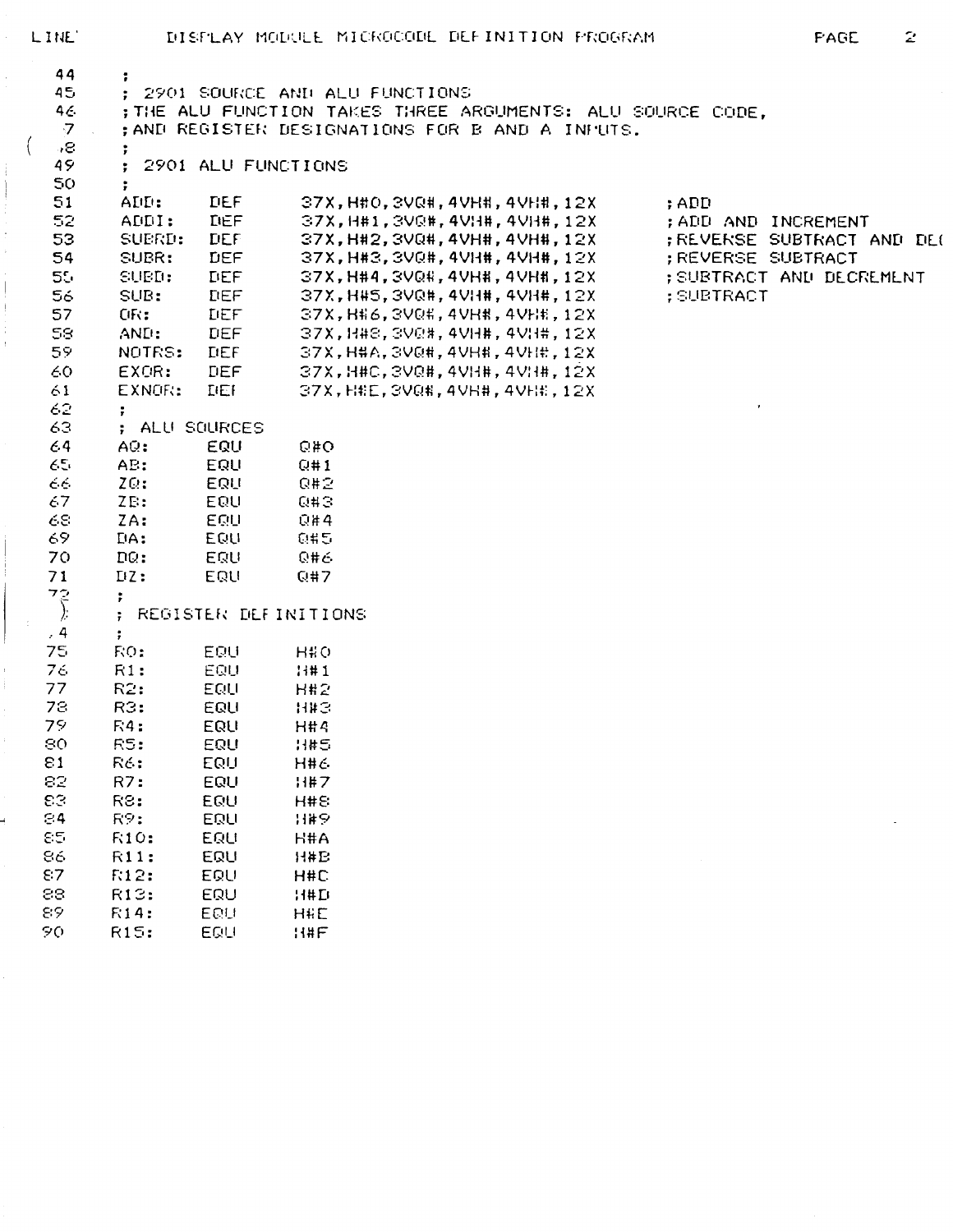$\mathbb{S}^1$ 

| 92      | ;                   |                      |                                                         |
|---------|---------------------|----------------------|---------------------------------------------------------|
| 93.     |                     |                      |                                                         |
| 94      |                     |                      | : USEFUL COMBINATIONS. TAKE AS FIRST ARGUMENT A, B OR Q |
| 95      |                     |                      | ; SECOND AND THIRD ARGUMENTS ARE B AND A ADDRESSES.     |
| 26.     |                     |                      | ; THESE INSTRUCTIONS DEFINE USEFUL COMBINATIONS OF      |
| 97      |                     |                      | : ALU SOURCE AND FUNCTION.                              |
| 98.     | $\ddot{r}$          |                      |                                                         |
| 99.     | <b>FASS:</b>        | <b>DEF</b>           | 37X, B#0000, 3V, 4VH#, 4VH#, 12X                        |
| 100     | NOT:                | <b>DEF</b>           | 37X, B#1110, 3V, 4VH#, 4VH#, 12X                        |
| 101     | INC:                | <b>DEF</b>           | 37X, B#0001, 3V, 4VHH, 4VHH, 12X                        |
| 102     | DEC:                | <b>LIEF</b>          | 37X, E#0010, 3V, 4VH#, 4VH#, 12X                        |
| 103     | NEG: LIEF           |                      | 37X, B#0101, 3V, 4VH#, 4VH#, 12X                        |
| 104     |                     |                      |                                                         |
| $105 -$ |                     |                      | : ARGUMENT DEFINITIONS FOR ABOVE                        |
| 106     | $\ddot{\mathbf{r}}$ |                      |                                                         |
| 107     | A:                  | EQU                  | E#100                                                   |
| 108     | E:                  | EQU                  | E#011                                                   |
| 109     | $\mathbb{Q}$ :      | EQU                  | E#010                                                   |
| 110     |                     |                      |                                                         |
| 111     |                     |                      | :D INSTRUCTIONS--NOT COMBINED WITH THE ABOVE            |
| 112     |                     |                      | : BECAUSE OF DIFFERENT BIT PATTERNS                     |
| 113     | <b>FASSD:</b>       | DEF                  | 37X, B#0000111, 4VH#, 4VH#, 12X                         |
| 114     |                     | NOTD: DEF            | $37X, B#1110111, 4VH$ #, 4VH#, 12X                      |
| 115     |                     | INCD: DEF            | 37X, B#0001111, 4VH#, 4VH#, 12X                         |
| 116     |                     | DECD: DEF            | $37X, B#0100111, 4V$ H#, $4V$ H#, $12X$                 |
| 117     | NEGD: DEF           |                      | 37X, E#0011111, 4VHH, 4VHH, 12X                         |
| 118     | $\mathbf{r}$        |                      |                                                         |
| 119     |                     |                      | :NOF INSTRUCTION: PASS RO AND NOLD                      |
| 120     |                     | ; TAKES NO ARGUMENTS |                                                         |
|         | NOP:                | DEF                  | 32X, E#00, Q#1, E#110010000000000, 12X                  |
| .2      | ÷                   |                      |                                                         |
| $123 -$ |                     |                      | : CLEAR INSTRUCTION: FUT OUT ZERO ON F BUS              |
| 124     |                     |                      | ; TAKES TWO ARGUMENTS: A AND B REGISTER DESIGNATIONS    |
| 125     | CLR:                | <b>LIEF</b>          | 37X, B#1000111, 4VH#, 4VH#, 12X                         |

LINE

 $\big($ 

 $\overline{\phantom{a}}$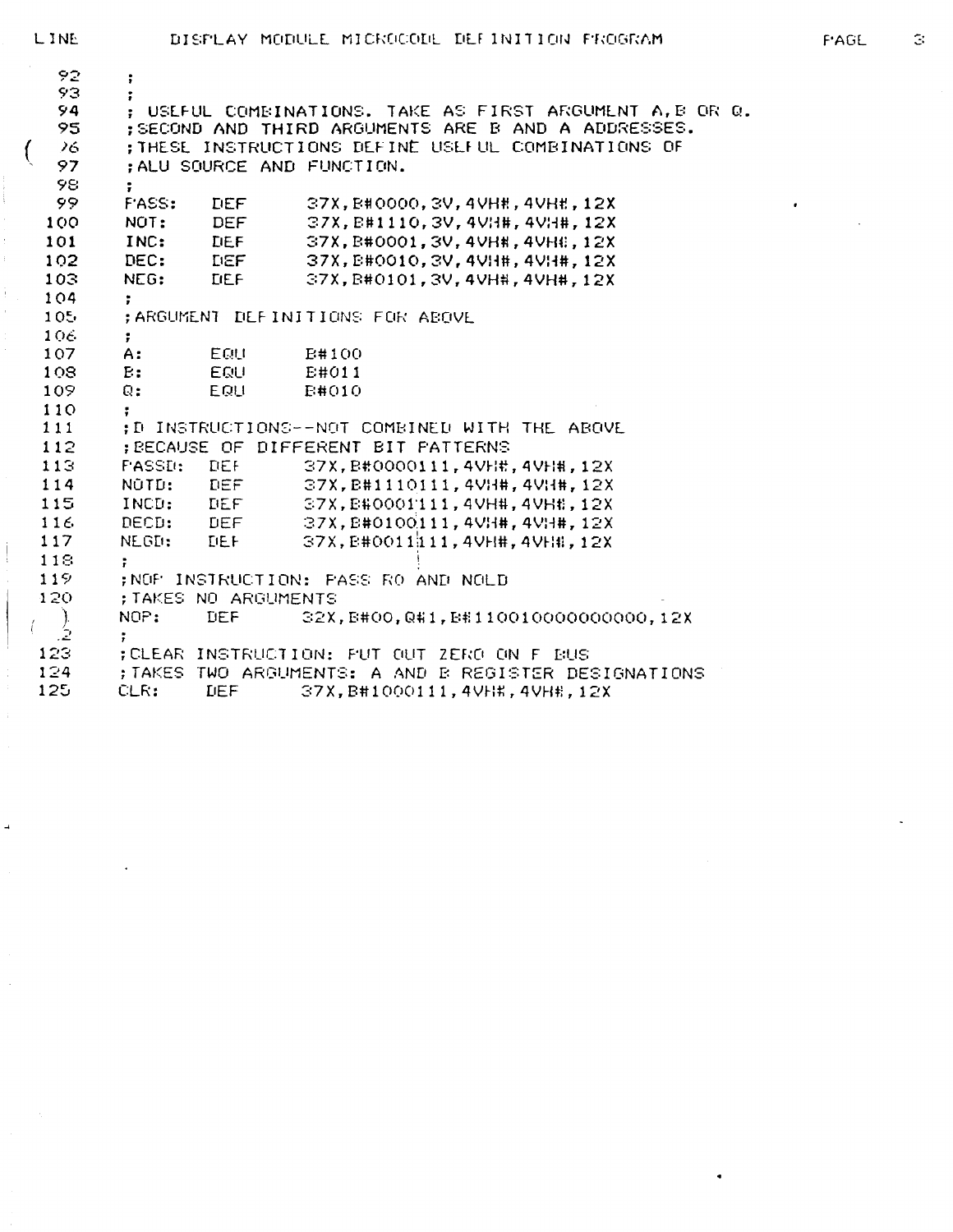| 127              | ÷                                 |                                                 |
|------------------|-----------------------------------|-------------------------------------------------|
| 128              | $\ddot{ }$                        |                                                 |
| 129.             | : 2901 DESTINATION CONTROL        |                                                 |
| - 30             |                                   | : ME DESTINATION CONTROL FUNCTIONS SELECT       |
| 31               |                                   | THE B OR Q REGISTERS TO BE LOADED WITH THE      |
| 132.             |                                   | : OUTFUT OF THE ALU. THIS RESULT CAN BE SHIFTED |
| 133              | ;UF OR DOWN BEFORE LOADING.       | THE SHIFTING MODE                               |
| 134              |                                   | ; IS SELECTED BY THE "SHIFT CONTROL" ARGUMENT.  |
| 135              | ÷                                 |                                                 |
| 136 <sub>1</sub> | LDG: DEF                          | 32X, B#00, Q#0, 27X                             |
| 137              | NOLD: DEF                         | 32X, E#00, Q#1, 27X                             |
| 138.             | LDB.A: DEF                        | 32X,B#00,Q#2,27X                                |
| 139.             |                                   | LDB.F: DEF 32X, E#00, Q#3, 27X                  |
|                  | 140 LDBQ.DN:                      | DEF $32X, 2V, 044, 27X$                         |
|                  | 141 LDB.DN: DEF 32X, 2V, Q#5, 27X |                                                 |
| 142 - 1          | LDBO.UF:                          | $DEF \t32X, 2V, 046, 27X$                       |
| 143.             | LDB.UP: DEF                       | 32X, 2V, 047, 27X                               |
| 144              | Ţ.                                |                                                 |
| 145              | ; SHIFT CONTROL                   |                                                 |
| 146              | $\ddot{r}$                        |                                                 |
| 147              | SHIFTO: EQU                       | <b>E#00</b>                                     |
| 148              | SHIFT1: EQU                       | E#01                                            |
| 149.             | ROTATE: EQU                       | E#10                                            |
| 150              | ARSHET: EQU                       | E#11                                            |

 $\begin{array}{c} \vdots \\ \vdots \\ \vdots \end{array}$ 

 $\rightarrow$ 

 $\mathcal{E}$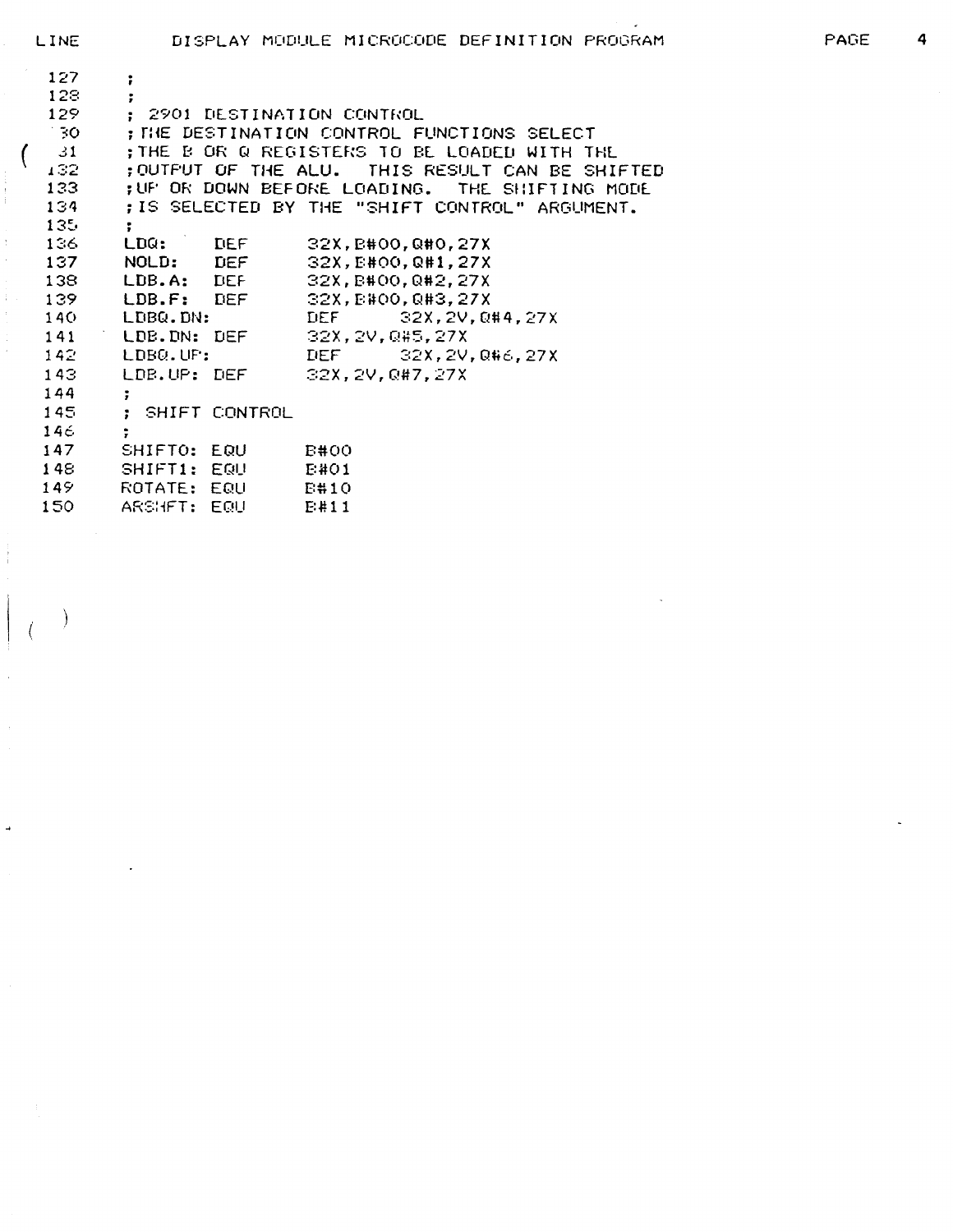```
LINE DISPLAY MODULE MICROCODE DEFINITION FROGRAM PAGE 5
 152 ; 
 \begin{array}{cc} 153 & ; \\ 154 & ; \end{array}154 ; MICROSLGUENCER CONTROL 
 '55 ; 
 ( FOUR-WAY BRANCH (TO R OR D) ;<br>157 : TAKES AS ARGUMENTS DESTINAT
 157 ;TAKES AS ARGUMENTS DESTINATION (R OR D) AND TWO CONDITIONS 
          158 FWYBR: DEF 21X, B#00, 1V,3V,5V,32X 
 \begin{array}{cc} 159 & ; \\ 160 & ; \end{array}160 ;CONDITIONAL BRANCH (TO R OR D)<br>161 :TAKES AS ARGUMENTS DESTINATION
          161 ;TAKES AS ARGUMENTS DESTINATION (R OR D) AND CONDITION 
 162 ; IF NO CONDITION IS SPECIFIED THEN BRANCH UNCONDITIONALLY.<br>163 BR: DEF 21X.B#01.1V.B#000.SVR#10000.32X
          BR: DEF 21X, B#01, 1V, B#000, 5VB#10000, 32X
\begin{array}{cc} 164 & ; & \\ 165 & ; & \end{array}165 ; CONDITIONAL BRANCH TO SUBROUTINE. (ADR. IN R OR D) 
          166 ;TAKES AS ARGUMENTS DESTINATION (R OR D> AND CONDITION 
167 ;IF NO CONDITION IS SPECIFIED THLN BRANCH TO SUBROUTINE IS 
168 ;UNCONDITIONAL.<br>169 BSR: DEE
                    DEF 21X, 2B# 10, 1V, B#000, 5VB#10000, 32X
\begin{array}{cc} 170 & ; \\ 171 & ; \end{array}171 ; BRANCH ADDRESS SOURCES: R (R REGISTER) OR D (DATA BUS) 
         R: EQU
173 D: EQU B# 1 
174 ; 
\frac{175}{176} ;
176 : CONDITIONAL RETURN FROM SUBROUTINE<br>177 : TAKES AS AN ARGUMENT A CONDITION
         ; TAKES AS AN ARGUMENT A CONDITION
178 ;IF NO CONDITION IS SPECIFIED THEN RETURN IS UNCONDITIONAL 179 RTS: DEF 21X.B#111.B#000.SVR#10000.S2X
         179 RTS: DEF 21 X, B# 111, BttOOO, 5VB#10000, 32X 
180 ; 
 / ) ; CONTINUE (ACTUALLY BFjANCH NEVER) 
                               21X, B#010, B#000, B#00000, 32X
```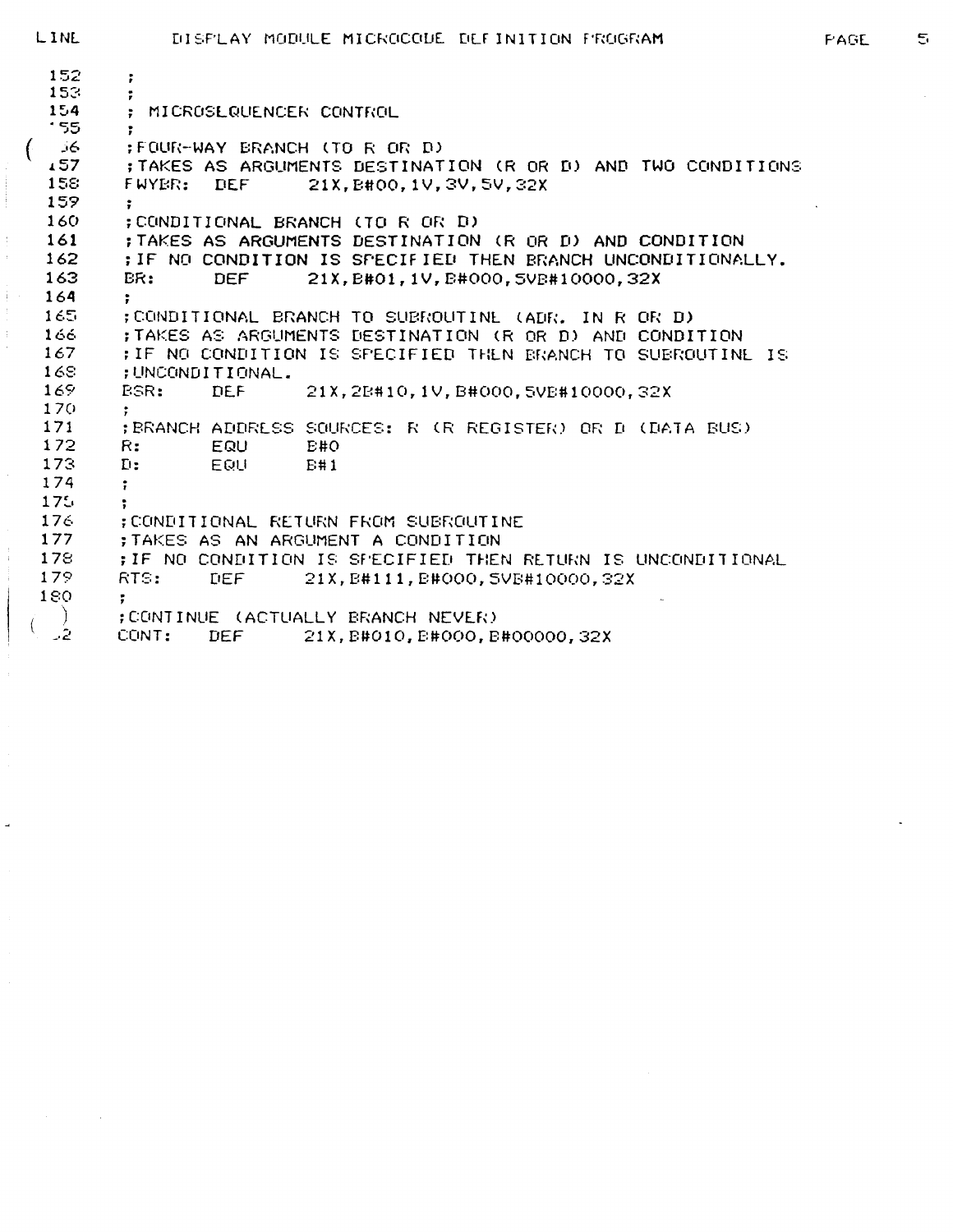**184 ;**   $185$  ;<br> $186$  : 186 ;BRANCH CONDITIONS, GROUP ONE (USED WITH BR,BSR,RTS AND ;SECOND CONDITION IN 4-WAY BRANCH)  $\begin{array}{ccccc}\n & 3 & & \vdots \\
 & 189 & & \vdots\n\end{array}$ 189 ;MINUS RESULT IN ALU MI: EQU B#00001  $\begin{array}{cc} 191 & ; & \\ 192 & ; & \end{array}$ 192 ;PLUS (NONNEGATIVE) RESULT IN ALU PL: EQU B#10001<br>; 194<br>195 195 : FARITHMETIC CARRY (CA)<br>196 : CA: EQU : EB-POO10 196 CA: EQU<br>197 : NO ARITHMETIC 197 ;NO ARITHMETIC CARRY NCA: EQU B#10010<br>; 199<br>200 200 ; ARITHMETIC OVERFLOW<br>201 : OV: EQUI : ENOO 201 OV: EQU BJtOOOU 202 j NO OVERFLOW NOV: EQU B#10011 204 ;<br>205 ;; 205 ; ZERO RESULT IN ALU 206 Z: EQU B#00100<br>207 ;NONZERO RESULT IN ALU 207 ;NONZERO RESULT IN ALU 208 NZ: EQU B#10100 209 ;<br>210 ;L 210 yLOOP COUNTER EQUALS ZERO 211 LPC: EQU B#10101<br>212 :LOOF COUNTER NOT EQUAL 12 : ;LOOP COUNTER NOT EQUAL TO ZERO<br>
12 : NLPC: EQU : E#00101 NLPC: EQU B#00101  $\begin{array}{ccc} \binom{4}{24} & \cdots & \end{array}$  : 215 : PAM RIGHT SHIFT CARRY<br>216 : RRC: EQUI : B#00110 216 RRC: EQU<br>217 : NO RAM RIGHT SI 217 ; NO RAM RIGHT SHIFT CARRY<br>218 : NRRC: EQU = B#10110 NRRC: EQU  $\begin{array}{cc} 219 & ; & \ 220 & ; & \ \end{array}$ 220 ;QREG RIGHT SHIFT CARRY<br>221 QRC: EQU B#00111 221 QRC: EQU BK00111 222 ;NO QREG RIGHT CARRY<br>223 NQRC: EQU B#10;  $223$  NQRC: EQU B#10111<br> $224$  :LEFT RAM CARRY 224 ;LEFT RAM CARRY 225 LRC: EQU B#01000<br>226 :NOT LEFT RAM CARRY 226 : ; NOT LEFT RAM CARRY<br>227 : NLRC: EQU : ENE NLRC: EQU B#11000 **228 ;**  229 ;LEFT Q CARRY<br>230 : LQC: EQU 230 LQC: EQU B#01001 231 ; NOT LEFT G> CARRY EQU B#11001 233<br>234  $\ddot{\phantom{a}}$ 234 ;DISEL CONTROL LINE 235 DSL: EQU BJtOlOlO 236 ;INVERTED DISLL CONTROL LINE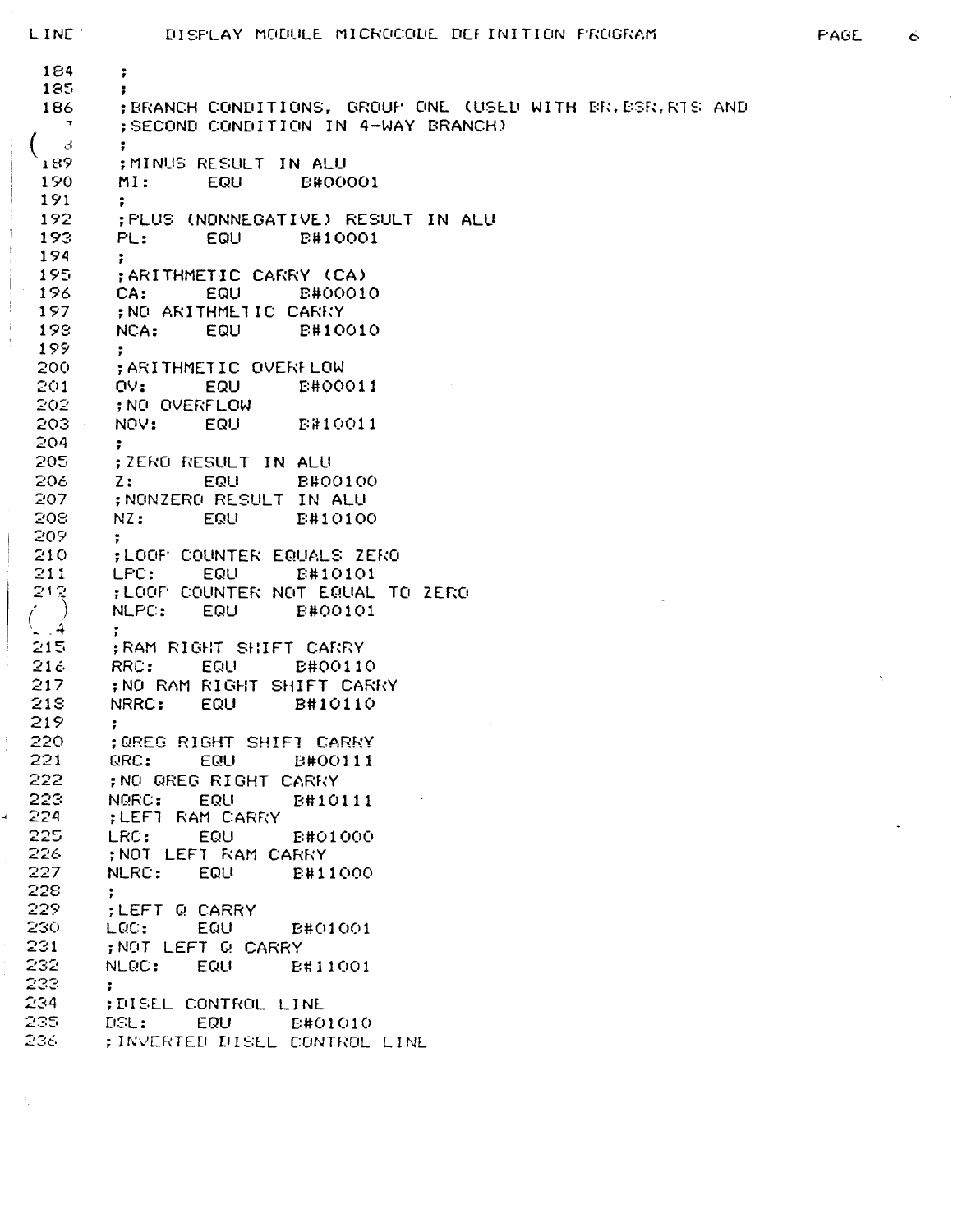$\left\{ \right.$ 

 $\overline{\mathcal{L}}$ 

| 237          | <b>NDSL: EQU B#11010</b>                                                                                                                                                                                                       |             |
|--------------|--------------------------------------------------------------------------------------------------------------------------------------------------------------------------------------------------------------------------------|-------------|
| 238.         | $\ddot{\phantom{a}}$                                                                                                                                                                                                           |             |
| 239.         | : BYTE NEGATIVE FLAG                                                                                                                                                                                                           |             |
| $^{\circ}$ 0 | BMI:                                                                                                                                                                                                                           |             |
| $\cdot$ 1    | : EYTE NONNEGATIVE FLAG                                                                                                                                                                                                        |             |
| 242          |                                                                                                                                                                                                                                |             |
| 243.         | $\ddot{\bullet}$                                                                                                                                                                                                               |             |
| 244          | : I/O FLAG TRUE                                                                                                                                                                                                                |             |
| 245.         | IOF: EQU E#01100                                                                                                                                                                                                               |             |
| 246          | ; I/O FLAG NOT TRUE                                                                                                                                                                                                            |             |
| 247          | NIOF:                                                                                                                                                                                                                          | EQU B#11100 |
| 248          | $\ddot{\phantom{a}}$                                                                                                                                                                                                           |             |
| 249          | ;VERTICAL BLANK FLAG                                                                                                                                                                                                           |             |
| 250 -        | VBL: The state of the state of the state of the state of the state of the state of the state of the state of the state of the state of the state of the state of the state of the state of the state of the state of the state | EQU E#11101 |
| 251          | ; VERTICAL BLANK NOT                                                                                                                                                                                                           |             |
| 252.         | NVEL: EQU                                                                                                                                                                                                                      | E#01101     |
| 253.         | ÷                                                                                                                                                                                                                              |             |
| 254          | ;OUTPUT DATA ACCEPTED                                                                                                                                                                                                          |             |
| 255          | ODAC: EQU B#01110                                                                                                                                                                                                              |             |
| 256          | ; OUTPUT DATA NOT ACCEPTED                                                                                                                                                                                                     |             |
| 257          | NODAC: EQU B#11110                                                                                                                                                                                                             |             |
| 258          | ÷                                                                                                                                                                                                                              |             |
| 259          | ;INFUT DATA READY                                                                                                                                                                                                              |             |
| 260.         | IDRDY: EQU                                                                                                                                                                                                                     | E#01111     |
| 261          | ;INFUT DATA NOT READY                                                                                                                                                                                                          |             |
| 262          | NIDRDY: EQU B#11111                                                                                                                                                                                                            |             |
|              |                                                                                                                                                                                                                                |             |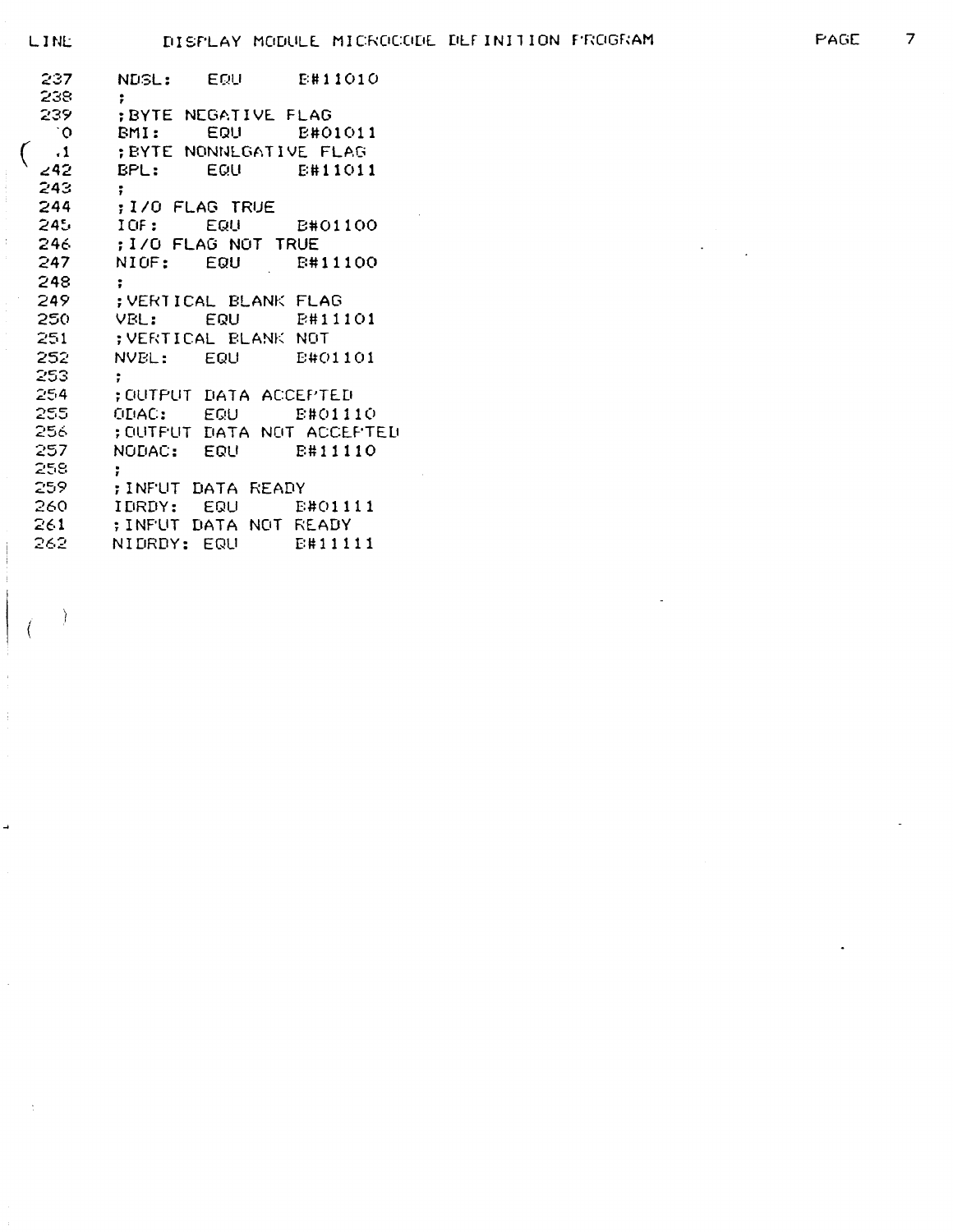264 ; 265 ;<br>266 ; 266 ;BRANCH CONDITIONS, GROUP' TWO. (USED ONLY<br>''7 :AS FIRST CONDITION IN FOUR-WAY BRANCH). *~ '7* ; AS FIRST CONDITION IN FOUR-WAY BRANCH). ( ,8 ) ; ALTHOUGH THE CONDITIONS ARE THE SAME AS<br><69 : SOME OF THE GROUP ONE CONDITIONS. L69 : SOME OF THE GROUP ONE CONDITIONS,<br>270 : THEY ARE GIVEN DIFFERENT NAMES HE 270 ; THEY ARE GIVEN DIFFERENT NAMES HERE SINCE<br>271 ; THEY HAVE DIFFERENT BIT PATTERNS. 271 ;THEY HAVE DIFFERENT BIT PATTERNS. 272 ;<br>273 ;। 273 ;LOOP COUNTER CARRY TRUE. (NOTE THAT<br>274 : THIS FLAG IS LOW TRUE IN HARDWARE 274 ;THIS FLAG IS LOW TRUE IN HARDWARE<br>275 :ANL IS INVERTED HERE BY SETTING MO 275 ;AND IS INVERTED HERE BY SETTING MOST SIG BIT HIGH 276 LPC2: EQU B#100 277 : LOOP COUNTER CARRY NOT TRUE<br>278 : NLPC2: EQU : B#000 NLPC2: EQU 279 ; 280 ; ALU RESULT ZERO AND NONZERO 281 Z2: EQU BttOOl B#101 1»o-> 283 **;**<br>284 ;ALU ARITHMETIC CARRY AND NOT CARRY  $285$  CA $2$ : EQU B#010 286 NCA2: EQU B#110 287 ; 288 ; RAM RIGHT CARFv'Y AND NOT RAM RIGHT CARRY RRC2: EQU B#011 290 NRRC2: EQU B#lll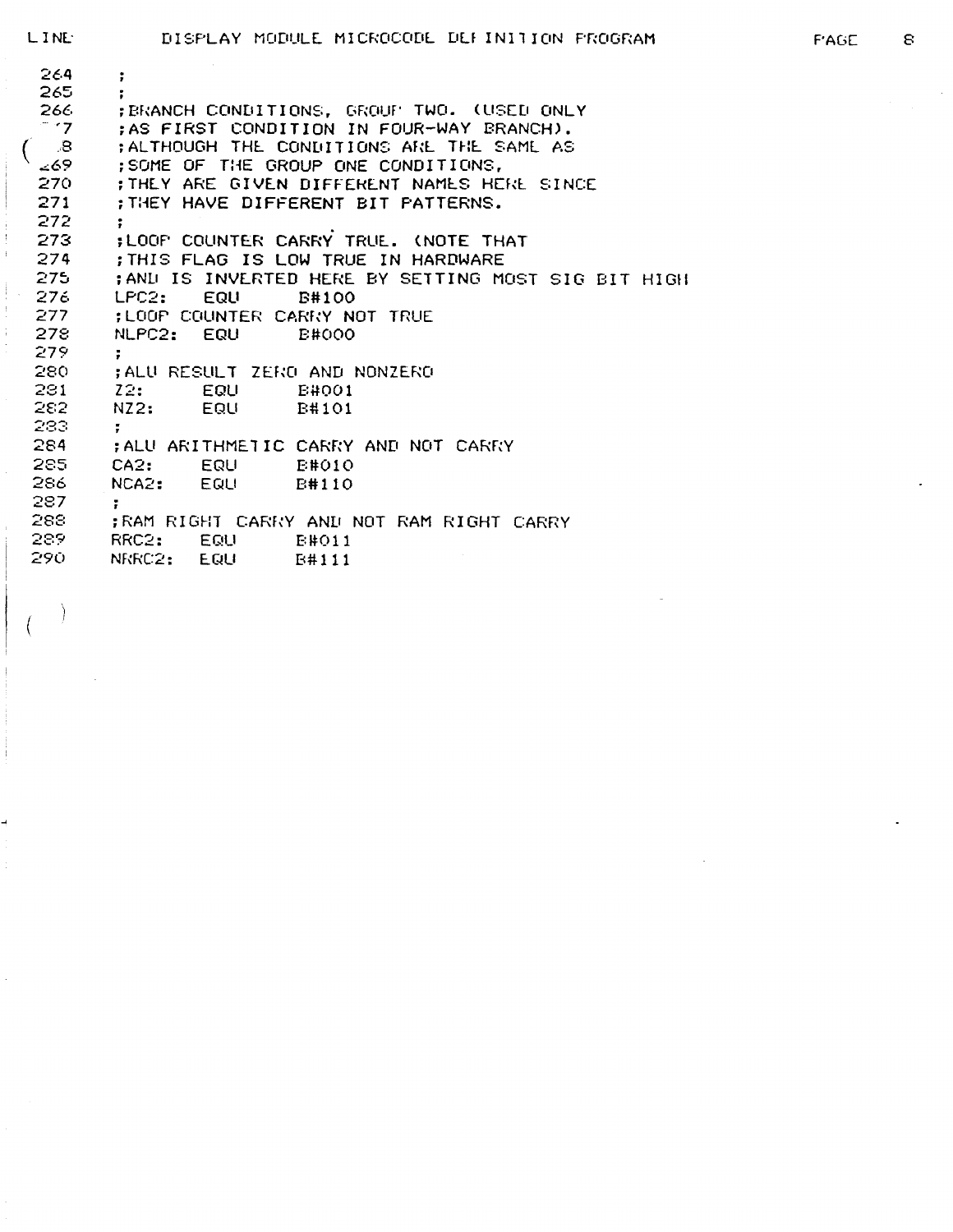| 292         |                                                                    |
|-------------|--------------------------------------------------------------------|
| 293.        |                                                                    |
| 294         |                                                                    |
| ಾಲ          | : DATA BUS SOURCE AND DESTINATION.                                 |
| $\lambda$ 6 | :OP CODE IS FOLLOWED BY TWO ARGUMENTS: FIRST                       |
| 297         | ; THE DESTINATION, THEN THE SOURCE. IF THE SOURCE IS               |
| 298         | : THE PIPELINE REGISTER THEN A THIRD ARGUMENT PROVIDES             |
| 299         | ; THE PIPELINE REGISTER CONTENTS.                                  |
| 300         | ; DEFAULTS ARE NO DESTINATION, ALU Y OUTPUT                        |
| 301         | :SOURCE AND -1 (ALL 1'S) PIPELINE REGISTER DATA                    |
| 302         |                                                                    |
| 303         | <b>NBUS:</b><br>13X,5VB#00000,3VB#001,31X,12V%H#FFF<br><b>TIEF</b> |
|             |                                                                    |

Ì

 $\overline{1}$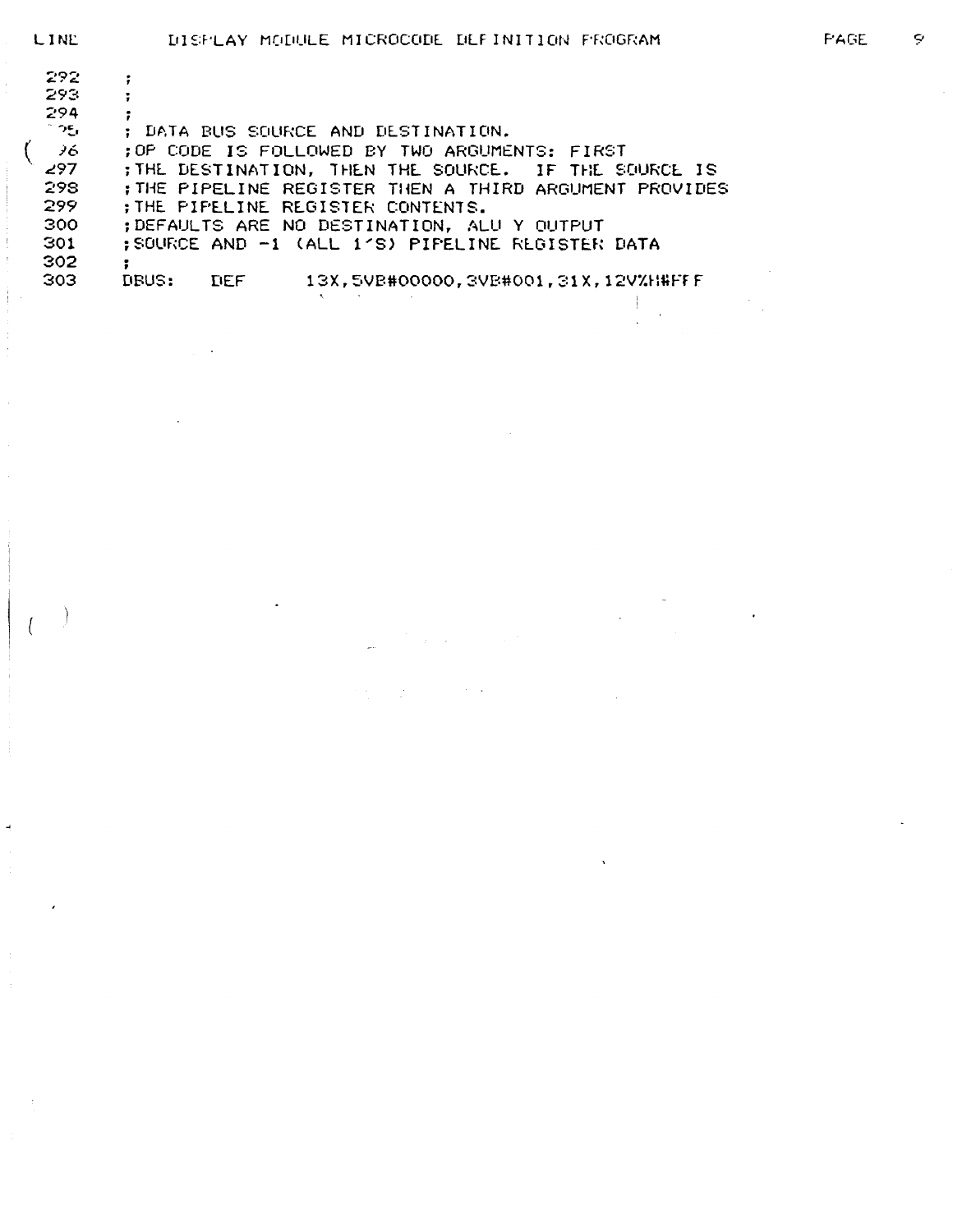| LINE | DISPLAY MODULE MICROCODE DEFINITION PROGRAM  | <b>FAGE</b> | 10 |
|------|----------------------------------------------|-------------|----|
| 305  | ÷.                                           |             |    |
| 306  | : DATA BUS SOURCE OFERANDS                   |             |    |
| 307  | ÷.                                           |             |    |
| 308  | : ALU "Y" OUTPUT                             |             |    |
| 309  | ALUY: EQU<br><b>E#001</b>                    |             |    |
| 310  |                                              |             |    |
| 311  | : FIPELINE REG "CONSTANT"                    |             |    |
| 312  | PLREG: EQU<br>E#010                          |             |    |
| 313  |                                              |             |    |
| 314  | <b>SCRATCH PAD RAM READ</b>                  |             |    |
| 315  | <b>EQU</b><br><b>E#011</b><br>SPRAM:         |             |    |
| 316  |                                              |             |    |
| 317  | ; IMAGE MEMORY READBACK LOW NIBBLE           |             |    |
| 318  | IMRDL: EQU<br>E#100                          |             |    |
| 319  |                                              |             |    |
| 320  | ; IMAGE MEMORY READBACK HIGH NIBBLE          |             |    |
| 321  | IMRDH: EQU<br>E#111                          |             |    |
| 322  |                                              |             |    |
| 323  | : CRC TESTER DATA READ                       |             |    |
| 324  | CRCRD:<br><b>EQU</b><br><b>E#101</b>         |             |    |
| 325  | ÷                                            |             |    |
| 326  | ; INFUT DATA REGISTER LOW AND HIGH BYTE READ |             |    |
| 327  | <b>EQU</b><br><b>E#110</b><br>INL:           |             |    |
| 328  |                                              |             |    |
| 329  | INH:<br>EQU<br><b>E#000</b>                  |             |    |

 $\overline{\mathcal{K}}$ 

 $\frac{1}{2}$ 

 $\frac{1}{2}$ 

 $\overline{a}$ 

 $\mathcal{A}^{\prime}$ 

 $\frac{1}{2}$ 

 $\big)$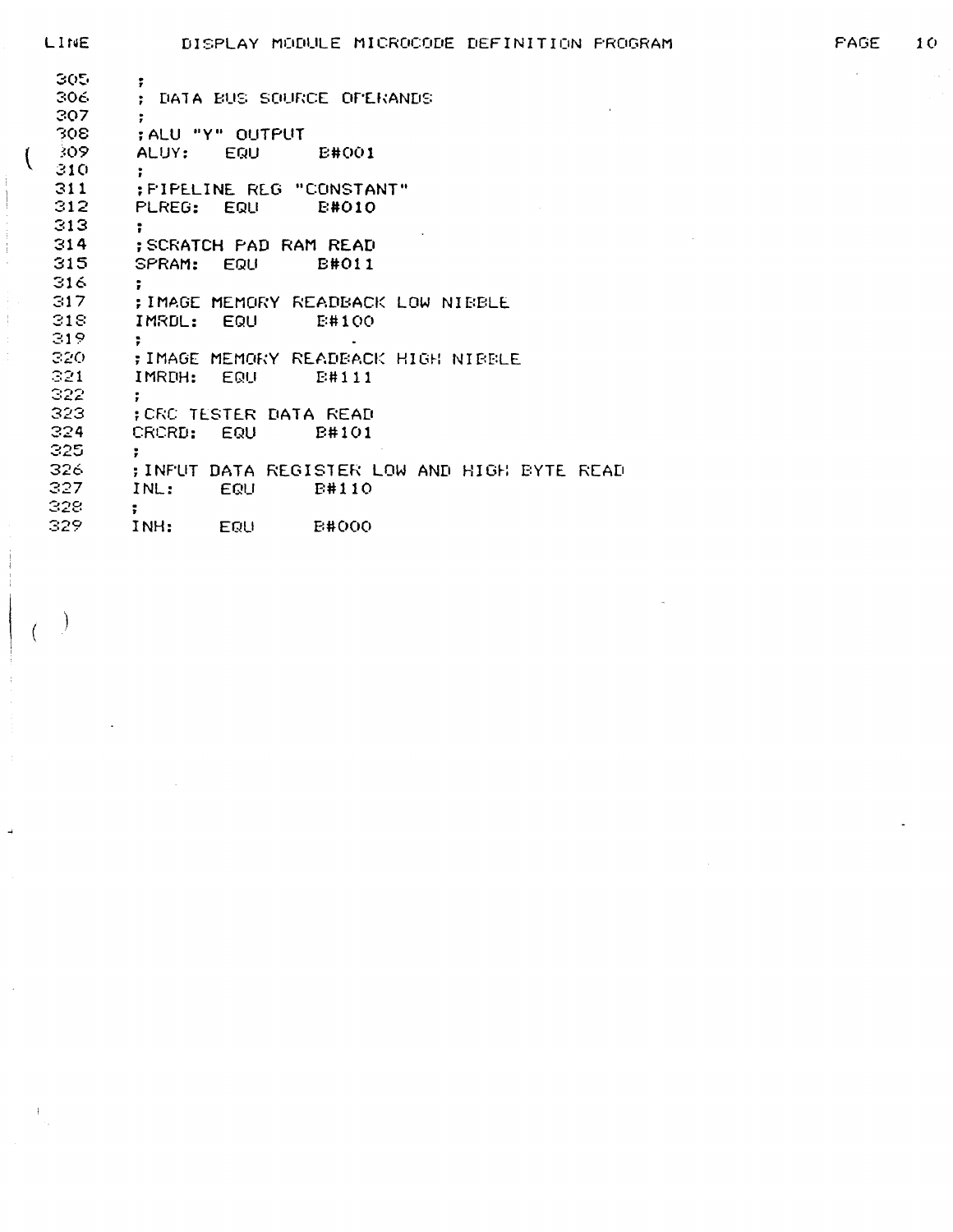```
DISPLAY MODULE MICROCODE DEFINITION PROGRAM
LINE
 331
         \ddot{r}332
         к.
 333
         ; DATA BUS DESTINATION OF ERANDS
 334\ddot{\phantom{a}}35
         ; NO DESTINATION
 336.
         NODEST: EQU
                            E#00000
 337
 338
         ; LOOF COUNTER LOAD
 339
         LPCNTLD:
                            EQU E#00001
 340
         \ddot{\phantom{a}}341
         ; IMAGE MEMORY DATA MASK REGISTER LOAD
 342
         DMSKLD: EQU
                            E#00010
 343\ddot{\phantom{a}}344
         ; PATTERN CONTROL REGISTER
345
         PATRLD: EQU
                        E#00011
346
         \ddot{\cdot}347
         ; DRAWING PROCESSOR X REGISTER LOAD
348
```
349

350

351

 $352<sub>1</sub>$ 

353

 $354$ 

355-356.

357

358. 359

 $\infty$ 

 $-1$ 

362

363.

364

365.

366

367

368.

369

370.

371

372

373 374

375

376

377

378.

379.

380-

381

382

383 -

 $\overline{a}$ 

 $\ddot{\cdot}$ 

 $\ddot{\phantom{1}}$ 

 $\ddot{\cdot}$ 

÷.

÷

 $\ddot{\phantom{1}}$ 

 $\ddot{\phantom{a}}$ 

к.

ODLLD: EQU

ODHLD: EQU

CGENLD: EQU

CRTCLD: EQU

CMAPLD: EQU

CROTLD: EQU

SPADRLD:

; CRT CONTROLER LOAD

```
PXLD: EQU E#00100
; DRAWING PROCESSOR Y REGISTER LOAD
PYLD: EQU
                E#00101
\ddot{\mathbf{r}}; DISPLAY X START (X PAN)
XSTLD: EQU
                E#00110
; DISPLAY X ZOOM AND FRACTIONAL FIXEL PAN REGISTER LOAD
XFPZLD: EQU
               E#00111
; DISPLAY Y START (Y PAN)
YSTLD: EQU E#01000
; DISFLAY Y ZOOM AND FRACTIONAL FIXEL FAN REGISTER LOAD
YFPZLD: EQU
                E#01001
```
; OUTPUT DATA REGISTER LOW AND HIGH BYTE LOAD

**E#01010** 

E#01011

; CHARACTER GENERATOR CHAR REG LOAD

; COLOR MAF' CONTROL REGISTER LOAD

; CRC TESTER CONTROL REGISTER LOAD

; SCRATCH PAD RAM ADDRESS LOAD

B#01100

**E#01101** 

E#01110

E#01111

E#10000

EQU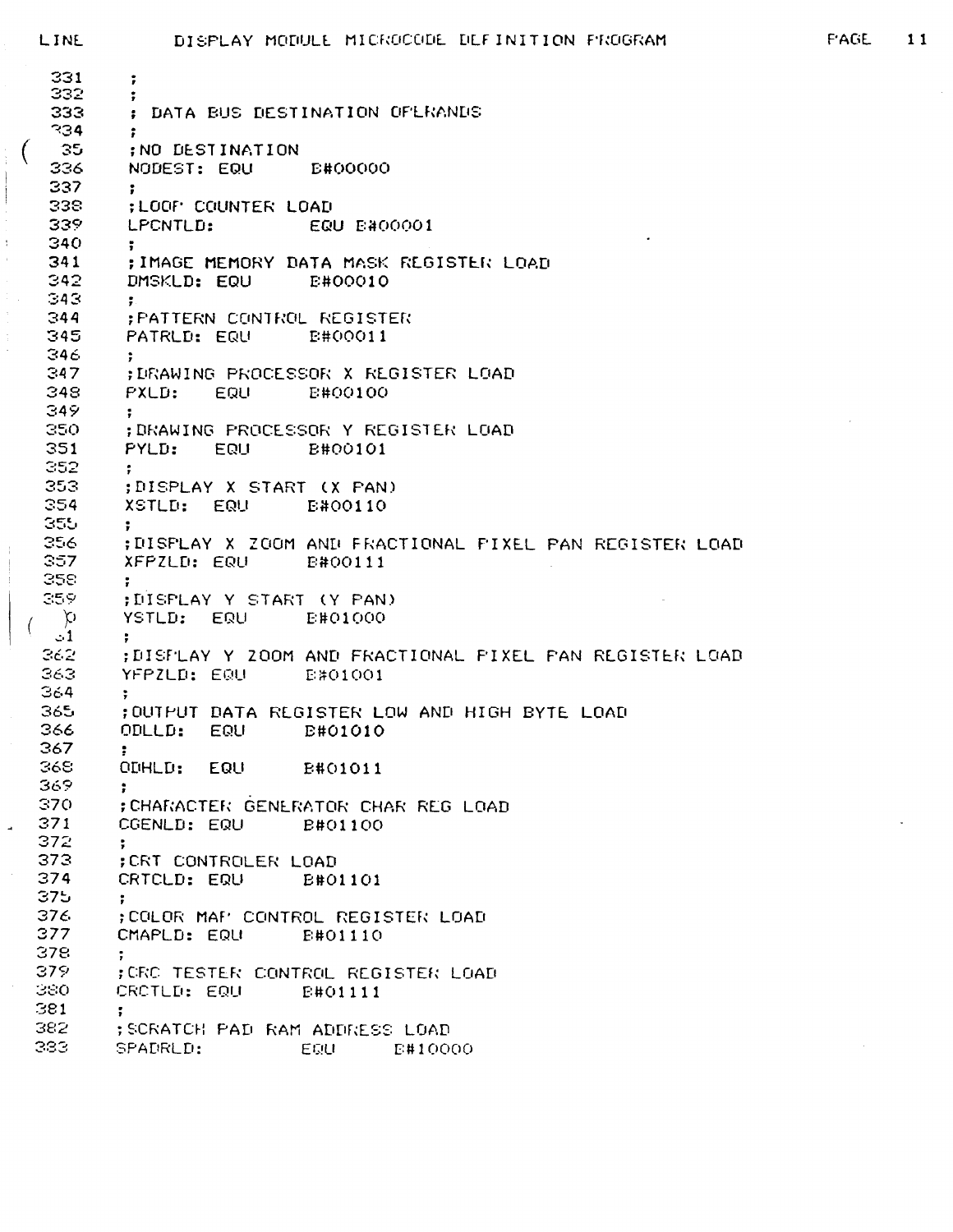-)

ä

 $\pm$ 

đ

| 384<br>385 | ; SCRATCH PAD RAM DATA LOAD      |
|------------|----------------------------------|
| 386        | SPDATLD:<br>E#10001<br>EQU       |
|            |                                  |
| З.         | :USER CONTROL 1 FOR DEBUG        |
| 339        | UCTL1: EQU<br>E#10010            |
| 390        |                                  |
| 391        | <b>;USER CONTROL 2 FOR DEBUG</b> |
| 392        | UCTL2: EQU<br>E#10011            |
| 393        |                                  |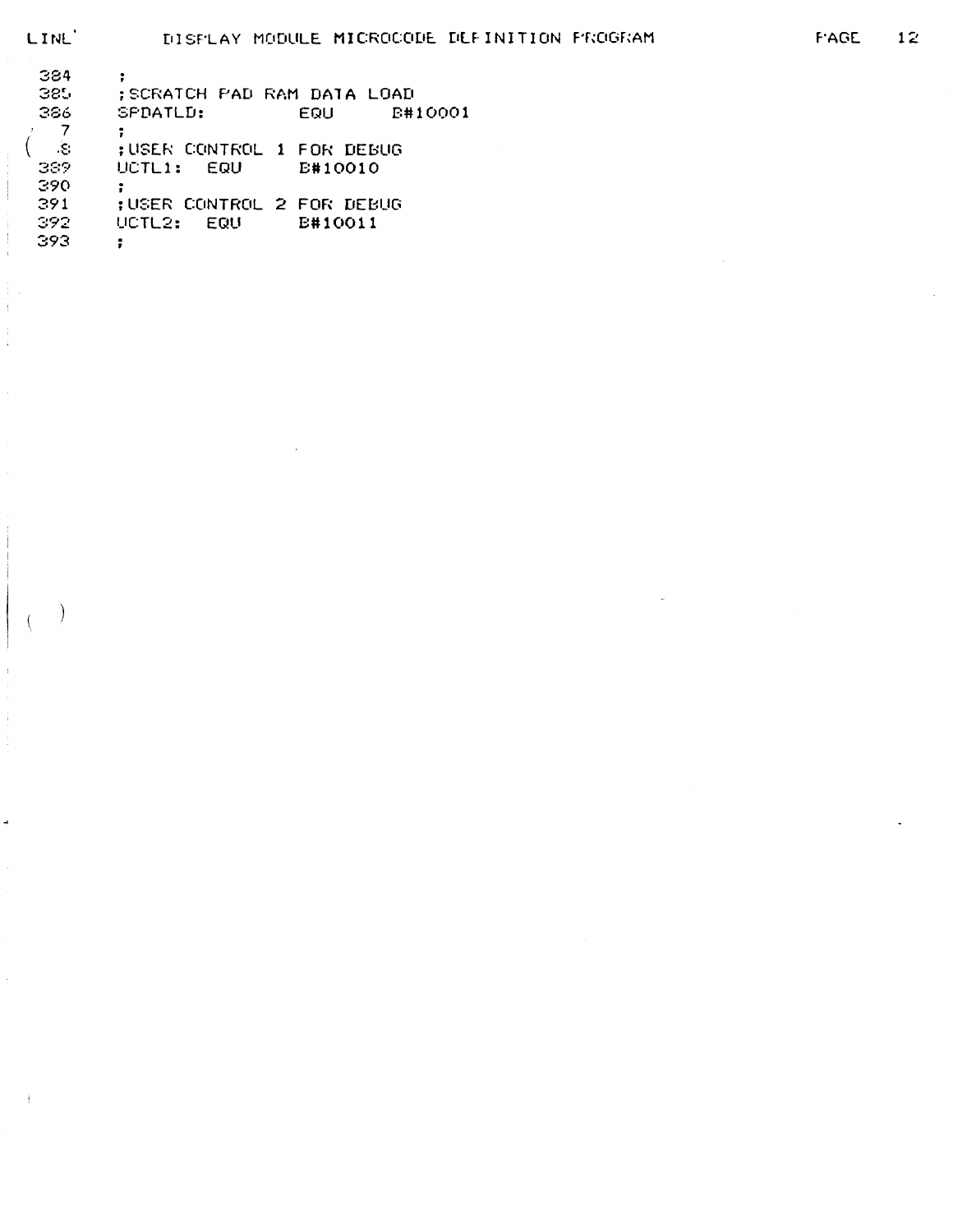LINE<sup>1</sup>

 $\overline{\mathcal{L}}$ 

| 395 |          |
|-----|----------|
| 396 | CONSTANT |

- 397 ; A SPECIAL CASE: CONSTANT FROM PIPELINE REGISTER
	- $\beta'$ ; TAKES ARGUMENT WHICH IS A LABEL OR DECIMAL CONSTANT.
		- $\mathbf{\dot{z}}$ CONST: DEF 13X,5B#00000,3B#010,31X,12V%H#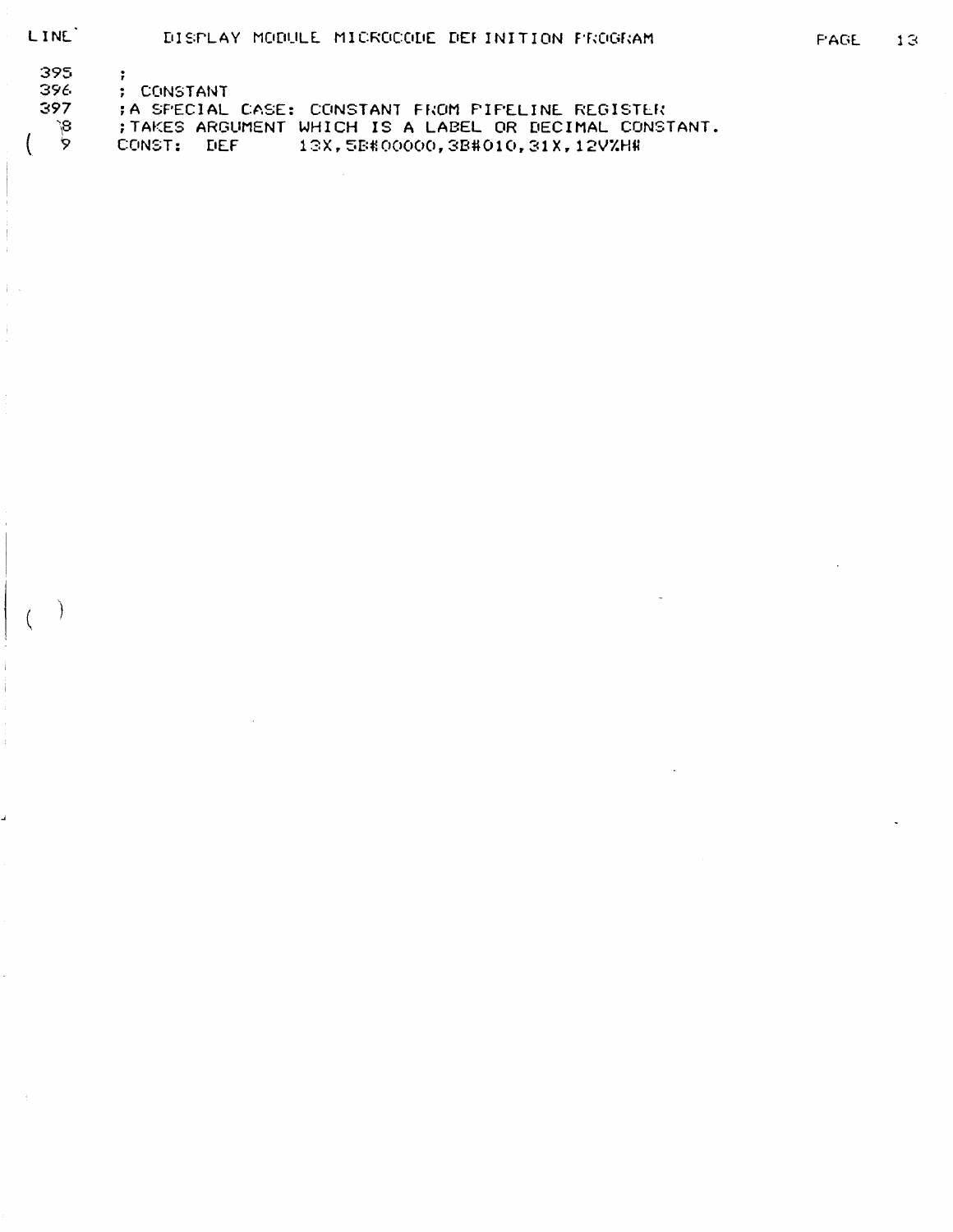401 ;  $402$  ;<br> $403$  : 403 ; CONTROL FUNCTIONS<br>404 ;EACH CONTROL BIT I: 404 ;EACH CONTROL BIT IS HANDLED BY A SEPARATE OS : ; INSTRUCTION FORMAT TO ALLOW THEM TO BE SPECIFIED IN ANY<br>406 : ; ORDER. IN ADDITION, A CONTROL DEFAULTS INSTRUCTION ALLO 406 ;ORDER. IN ADDITION, A CONTROL DEFAULTS INSTRUCTION ALLOWS ALL THE 407 : CORRECT DEFAULTS FOR THOSE CONTROL BITS NOT SPECIFIED TO BE USED.<br>408 : THE DEFINITIONS ARE SET UP WITH DEFAULTED VARIABLE FIELDS TO 408 ; THE DEFINITIONS ARE SET UP WITH DEFAULTED VARIABLE FIELDS TO 40? ;ALLOW OVERRIDE. OVERRIDE IS NOT PERMITTED WITH CONSTANT FIELDS.  $410$  ;<br> $411$  ; 411 ; CONTROL DEFAULTS<br>413 DEFC: DEF 1' 413 DEFC: DEF 1VB#0,1VB#0,1VB#1,1VB#0,1VB#1,1VB#1,1VB#0,2VB#10,2VB#10,<br>413 /1VB#1.1VB#0.1VB#1.51X 413 /IVB#1, 1 VB#0, 1 VB#1,51X 414<br>415 415 ; DRAWING PROCESSOR IMAGE MEMOFxY WRITE 416 MEMWR: DEF 11X, 2V@B#00, 51X 417 ; 418 ;DRAWING PROCESSOR BLOCK WRITE 419 WALL: DEF 11X,2V@B#10,51X 420 ; 421 ; LOOP' COUNTER COUNT ENABLE LPCNTEN: DEF 10X,1V@B#0,53X 423 ;<br>424 ; 424 ;DR'AWING PROCESSOR X UP/DOWN COUNT CONTROL 425 XUP: DEF 8X,2V@B#01,54X DEF 8X,2V@B#00,54X; 427 ;<br>428 ; 428 ;DRAWING PROCESSOR Y UP/DOWN COUNT CONTROL<br>429 YUP: DEF 6X,2V@B#01,56X DEF 6X, 2V@B#01, 56X  $\varphi$  YDWN: DEF 6X, 2V@B#00, 56X  $\frac{31}{432}$  ; 432 ; CHAFsACTER GENERATOR SHIFT ENABLE 5X, 1 V@B# 1, 58X 434 ; 435 ; CHARACTER GENERATOR COUNT ENABLE CGENCNT: DEF 4X,1V@B#0,59X 437 ; 438 ;IMAGE MEMORY READBACK LOAD 439 RDBCKLD: DEF 3X, 1V@B#1, 1X, 1V@B#1, 58X 440 ;<br>441 ; 441 ;IMAGE MEMORY READBACK SHIFT RIGHT 442 RDBCKSR: DEF 3X, 1V@B#1, IX, 1V@B#0,58X  $443$ <br> $444$ 444 ;IMAGE MEMORY READBACK SHIFT LEFT 3X,1V@B#0,1X,1V@B#1,58X 446 ;<br>447 : 447 ;LOAD R REGISTER LDR: DEF 2X,1V@E#0,61X<br>; 449 ; 450 ; BREAKPOINT SET<br>451 : BFT: DEF DEF 1V@B#1,63X 452 ; 453 r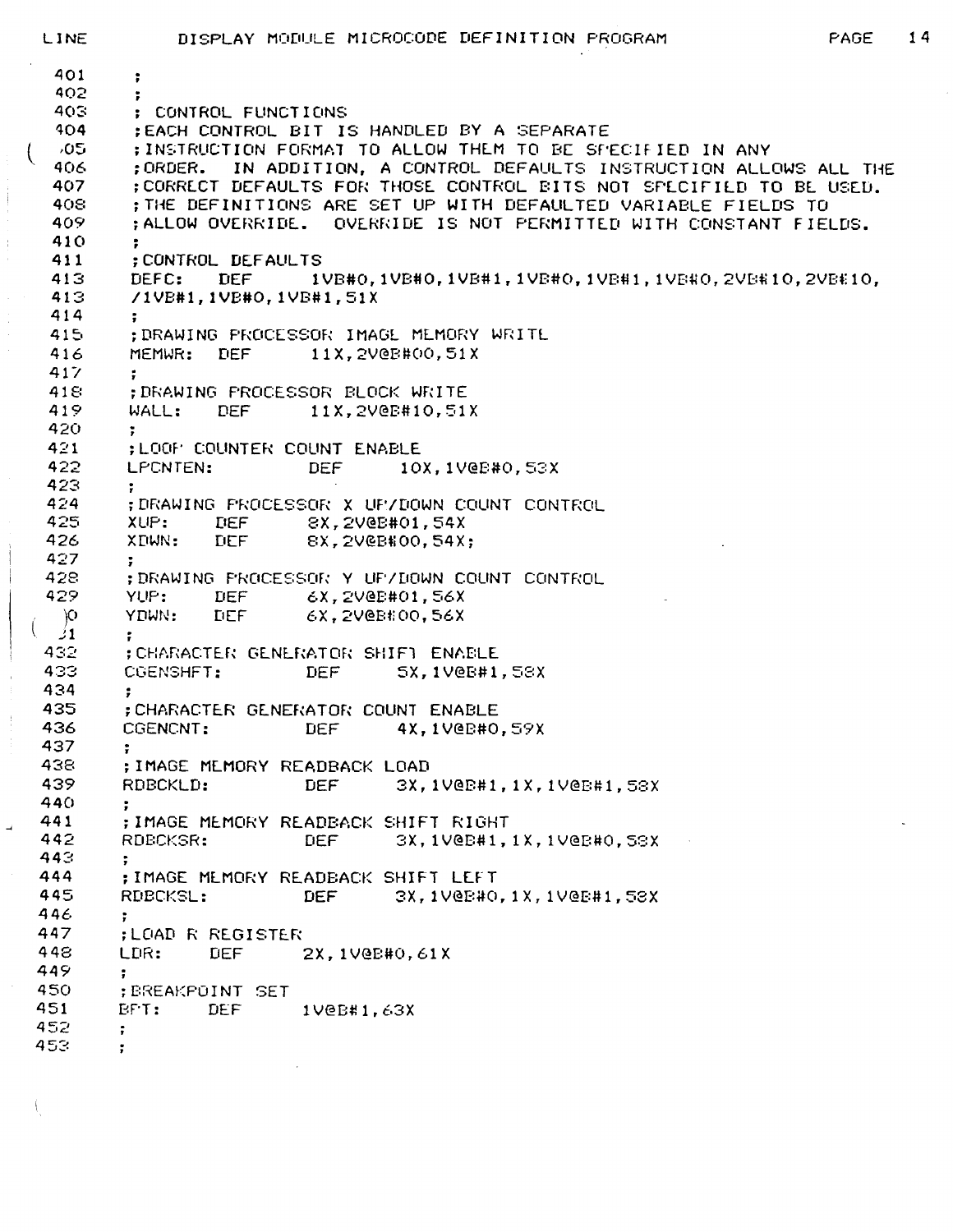$\frac{1}{4}$ 

 $\ddot{\phantom{0}}$  $\bar{z}$ 

 $\sim$ 

## SYMBOL TABLE

|                  | A            | 00004        | AE:              | A            | 00001 | ADD             | $\mathbf{D}$ |              | ADII           | $\mathbf{L}$            |              |
|------------------|--------------|--------------|------------------|--------------|-------|-----------------|--------------|--------------|----------------|-------------------------|--------------|
| <b>ALUY</b>      | A            | 00001        | <b>AND</b>       | $\mathbf D$  |       | AQ.             | A            | 00000        | <b>ARSHET</b>  | $\overline{A}$          | 00003        |
| E.               | A            | 00003        | <b>BMI</b>       | A            | OOOOB | <b>BFL</b>      | A            | 0001B        | <b>BFT</b>     | $\mathbf{L}$            |              |
| <b>BR</b>        | $\mathbf{D}$ |              | <b>BSR</b>       | $\mathbf{D}$ |       | CA              | A            | 00002        | CA2            | A                       | 00002        |
| <b>CGENCNT</b>   | $\mathbf{D}$ |              | <b>CGENLD</b>    | A            | 00000 | <b>CGENSHFT</b> | $\mathbf{D}$ |              | <b>CLR</b>     | $\mathbf{L}$            |              |
| <b>CMAPLD</b>    | A            | <b>OOOOE</b> | CONST            | $\mathbf{D}$ |       | CONT            | D            |              | CRCRD          | A                       | 00005        |
| CRCTLD           | A            | OOOOF        | <b>CRTCLD</b>    | A            | OOOOD | Đ               | A            | 00001        | <b>DA</b>      | A                       | 00005        |
| <b>DBUS</b>      | D            |              | DEC              | $\mathbf{D}$ |       | DECD            | D            |              | <b>DEFC</b>    | $\mathbf{D}$            |              |
| <b>LIMSKLD</b>   | A            | 00002        | DQ               | A            | 00006 | DSL             | A            | OOOOA        | <b>DZ</b>      | A                       | 00007        |
| <b>EXNOR</b>     | $\mathbf{L}$ |              | <b>EXOR</b>      | $\mathbf{D}$ |       | <b>FWYBR</b>    | D            |              | IDRDY          | Α                       | OOOOF        |
| IMRDH            | A            | 00007        | IMRDL            | A            | 00004 | <b>INC</b>      | $\mathbf{D}$ |              | <b>INCD</b>    | $\mathbf{L}$            |              |
| INH              | A            | 00000        | INL              | A            | 00006 | IOF             | A            | OOOOC        | LDBQ.DN        | $\mathbf D$             |              |
| LDBQ.UF          | $\mathbf{L}$ |              | LDB.A            | D            |       | LDB.DN          | D            |              | LDB.F          | $\mathbf D$             |              |
| LDB.UP           | $\mathbf D$  |              | LDQ              | $\mathbf D$  |       | LDR             | $\mathbf{L}$ |              | <b>LFC</b>     | A                       | 00015        |
| LPC <sub>2</sub> | A            | 00004        | LFCNTEN          | $\mathbf{L}$ |       | <b>LF'CNTLU</b> | A            | 00001        | LQC            | A                       | 00009        |
| LRC              | A            | 00008        | <b>MEMWR</b>     | $\mathbf D$  |       | MI              | A            | 00001        | <b>NARG</b>    | А                       | 00000        |
| <b>NCA</b>       | A            | 00012        | NCA <sub>2</sub> | A            | 00006 | <b>NEISL</b>    | Α            | 0001A        | <b>NEG</b>     | $\mathbf{L}^{\text{I}}$ |              |
| <b>NEGD</b>      | $\mathbf{D}$ |              | NIDRDY           | A            | OO01F | NIOF            | A            | OOO1C        | <b>NLPC</b>    | A                       | 00005        |
| NLFC2            | A            | 00000        | <b>NLCC</b>      | A            | 00019 | <b>NLRC</b>     | A            | 00018        | <b>NUDAC</b>   | A                       | 0001E        |
| NODEST           | A            | 00000        | NOLD             | $\mathbf{D}$ |       | <b>NOP</b>      | D            |              | <b>NOT</b>     | D                       |              |
| <b>NOTD</b>      | $\mathbf D$  |              | <b>NOTRS</b>     | D            |       | <b>NOV</b>      | A            | 00013        | <b>NQRC</b>    | A                       | 00017        |
| <b>NRRC</b>      | A            | 00016        | NRRC2            | A            | 00007 | <b>NVEL</b>     | A            | OOOOD        | <b>NZ</b>      | A                       | 00014        |
| NZ2              | A            | 00005        | <b>ODAC</b>      | A            | OOOOE | ODHLD           | A            | <b>OOOOE</b> | <b>CIDLLD</b>  | A                       | OOOOA        |
| OR               | $\mathbf{D}$ |              | ŪV               | A            | 00003 | <b>FASS</b>     | $\mathbf{L}$ |              | FASSD          | $\mathbf{D}$            |              |
| <b>FATRLD</b>    | A            | 00003        | <b>PL</b>        | A            | 00011 | <b>FLEEG</b>    | A            | 00002        | <b>FXLD</b>    | A                       | 00004        |
|                  | A            | 00005        | Q                | A            | 00002 | QRC             | A            | 00007        | F <sub>c</sub> | $\bigwedge$             | 00000        |
| W                | A            | 00000        | R1               | A            | 00001 | <b>R10</b>      | A            | OOOOA        | R11            | A                       | <b>OOOOB</b> |
| R12              | A            | OOOOC        | R13              | Α            | OOOOD | <b>R14</b>      | A            | OOOOE        | <b>R15</b>     | A                       | OOOOF        |
| F <sub>5</sub>   | A            | 00002        | R3               | A            | 00003 | FA              | A            | 00004        | R5             | A                       | 00005        |
| R6               | A            | 00006        | R7               | A            | 00007 | <b>RS</b>       | A            | 00008        | R9             | A                       | 00009        |
| <b>RDBCKLD</b>   | D            |              | <b>RDBCKSL</b>   | $\mathbf D$  |       | <b>RDBCKSR</b>  | $\mathbf{D}$ |              | <b>ROTATE</b>  | A                       | 00002        |
| <b>RRC</b>       | A            | 00006        | RRC <sub>2</sub> | A            | 00003 | <b>RTS</b>      | $\mathbf D$  |              | <b>SHIFTO</b>  | A                       | 00000        |
| SHIFT1           | A            | 00001        | <b>SFADRLD</b>   | Ą            | 00010 | <b>SPDATLD</b>  | A            | 00011        | <b>SFRAM</b>   | A                       | 00003        |
| <b>SUB</b>       | $\mathbf D$  |              | <b>SUBD</b>      | $\mathbf D$  |       | <b>SUBR</b>     | $\mathbf D$  |              | <b>SUBRD</b>   | $\mathbf D$             |              |
| <b>UCTL1</b>     | A            | 00012        | UCTL2            | A            | 00013 | VBL             | A            | OO01D        | WALL           | $\mathbf D$             |              |
| <b>XDWN</b>      | D            |              | <b>XFPZLD</b>    | A            | 00007 | <b>XSTLD</b>    | A            | 00006        | XUP            | $\mathbf D$             |              |
| YDWN             | $\mathbf{L}$ |              | YFPZLD           | A            | 00009 | <b>YSTLD</b>    | A            | 00008        | <b>YUF</b>     | $\mathbf{D}$            |              |
| Z.               | A            | 00004        | Z <sub>2</sub>   | A            | 00001 | ZA              | Α            | 00004        | ZB             | A                       | 00003        |
| ZQ               | A            | 00002        |                  |              |       |                 |              |              |                |                         |              |
|                  |              |              |                  |              |       |                 |              |              |                |                         |              |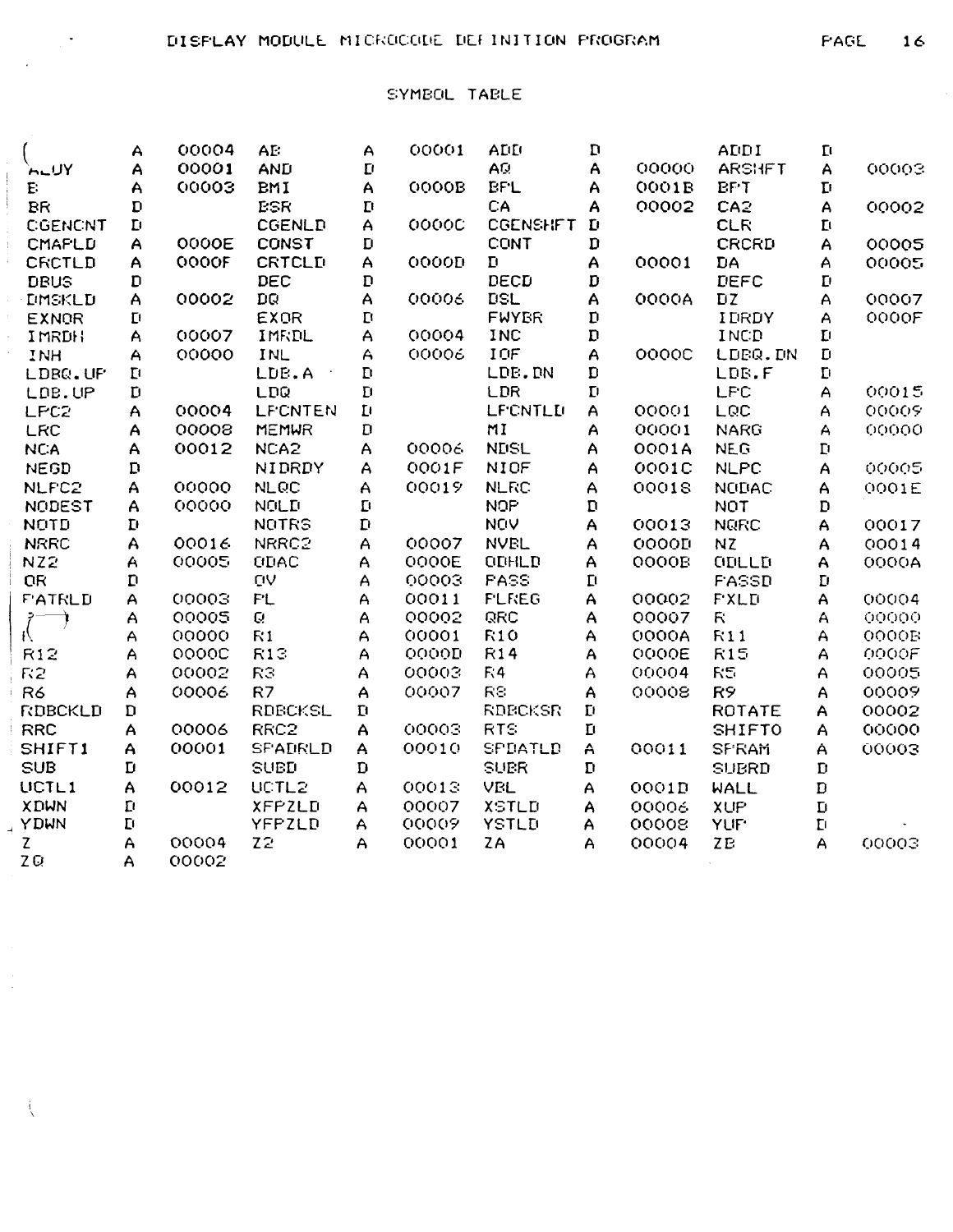50 SHEETS<br>100 SHEETS<br>200 SHEETS

 $\sum_{n=0}^{22-141}$ 

j  $\bar{1}$   $\left($ 

€

 $\frac{1}{2}$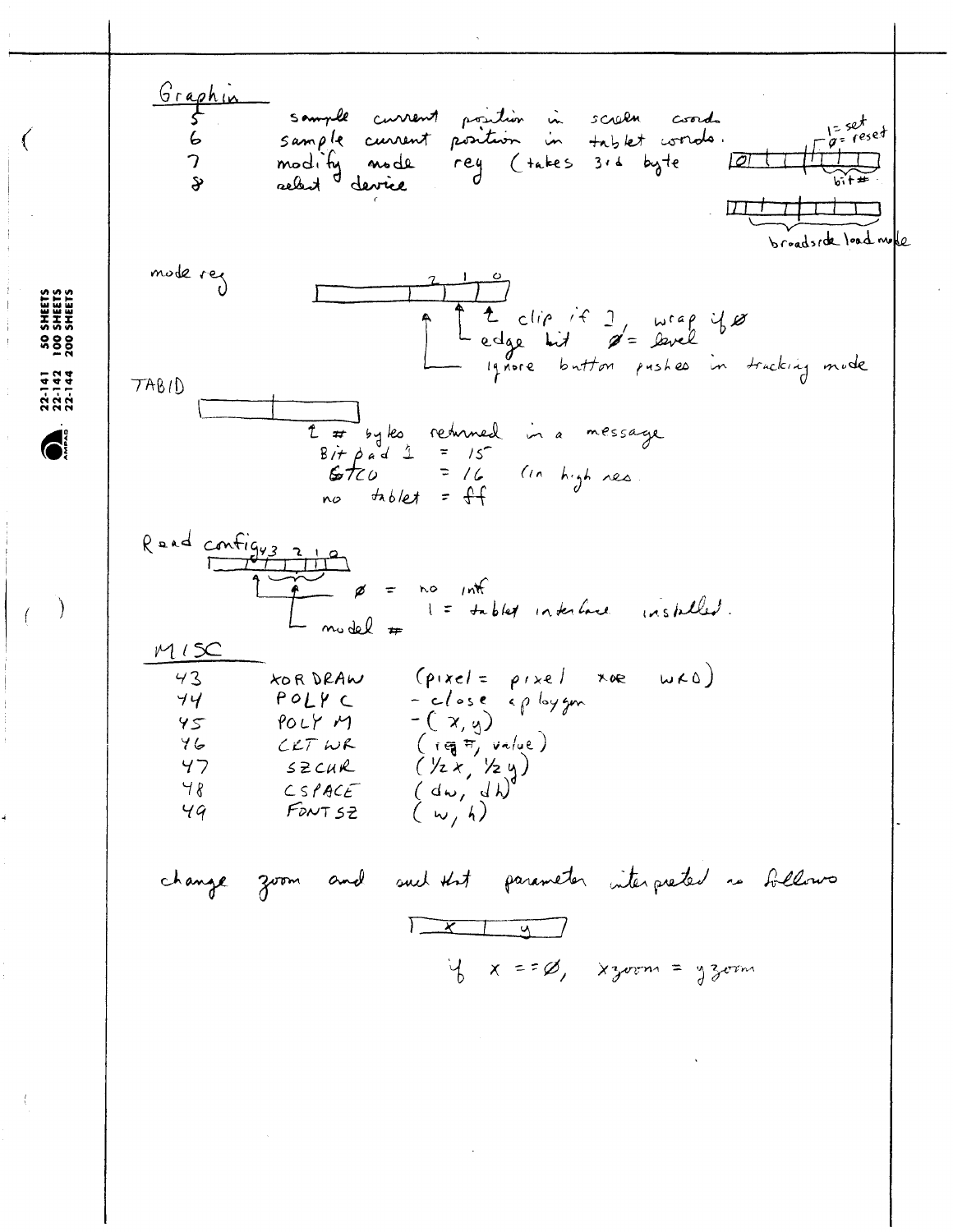$\mathfrak{g}$ 

ï

 $\bar{V}$ 

**/\* \* the following table is a list of** assembler **mnemonics; \* This table is for the Omega instruction set. \* for each mnemonic the associated machine-code bit pattern \* and symbol type are given.**   $struct$ item keytabC] = {<br>"align", O, **"align", 0, ALIGN, "clr", 0x47, ALU2, "add", 0, ALU3, "addi", 1, ALU3, "and", 8, ALU3, "exnor", Oxe, ALU3, "exor", Oxc, ALU3, "notrs", Oxa» ALU3, "or"/ 6, ALU3, "sub", 5, ALU3, "subd", 4, ALU3, "subr3 , ALU3, "subrd ", 2, ALU3, "dec", 2, ALU3MAGIC, "inc", 1, ALU3MAGIC, "neg", 5, ALU3MAGIC, "not", Oxe, ALU3MAGIC, "pass", 0, ALU3MAGIC, "a", 4, ALUSRC1, "b", 3, ALUSRC1,**  2, ALUSRC1,<br>2, ALUSRC2, "zq", 2, ALUSRC2,<br>"ab", 1, ALUSRC2, **) "ab", 1, ALUSRC2, "aq", 0, ALUSRC 2, "da", 5, ALUSRC2, "dq",** *6.* **ALUSRC 2, "dz", 7, ALUSRC2, "za", 4, ALUSRC2, "zb", 3, ALUSRC2,**  winclude", 3,<br>"rsym", 1, **"rsym", 1, ARGPSEUDO, "title", 0, ARGPSEUDO, "wsym", 2, ARGPSEUDO, "br", 1, BR, "bsr", 2, BR, "bmi", OxOb, CC1, "bpl", Ox lb, CC1,**  0x02, CC1,<br>0x09, CC1, **"dbO", 0x09, CC1, "d s 1", CxOa, "idrdy", OxOf, CC1,**   $"iof",$   $OxOc,$ **"Ipc", 0x5, CC1, "lrc", 0x08, CC1, "mi", Oxl, CC1, "nca",** 0x12, **"ndbO", 0x19, CCi, "ndsl", Ox la, CCI, "nidrdy", Oxlf, CCI,**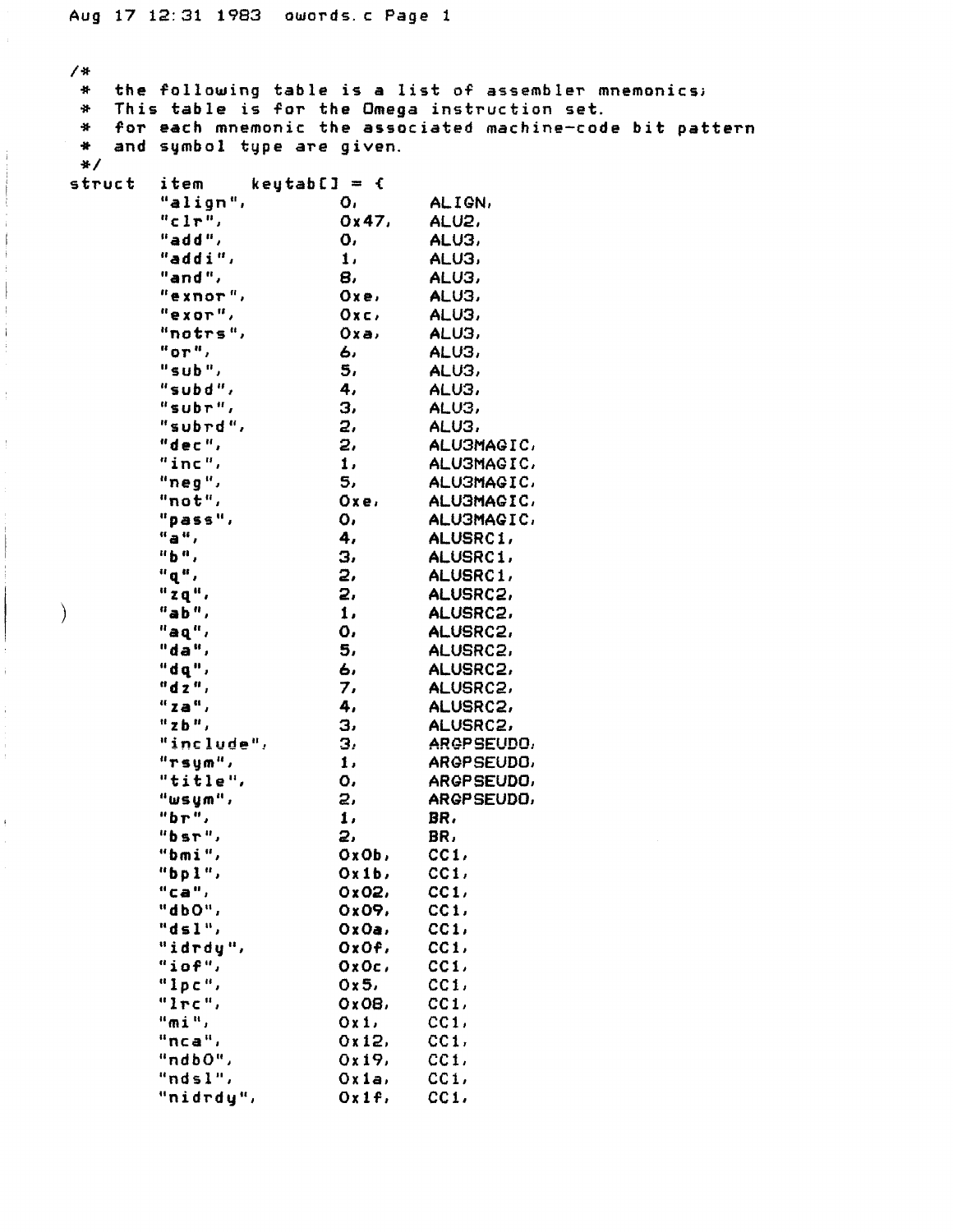$\begin{array}{c} \begin{array}{c} \begin{array}{c} \begin{array}{c} \end{array} \\ \end{array} \end{array} \end{array}$ 

 $\begin{array}{ccc}\n\ddot{\alpha} & \dot{\alpha} \\
\dot{\alpha} & \dot{\alpha}\n\end{array}$ 

 $\bar{f}$ 

j.

 $\mathcal{L}$ 

| "niof",                          | Oxic,       | CC1               |
|----------------------------------|-------------|-------------------|
| "nlpc",                          | 0x15,       | CC1.              |
| $"n\ln c"$ ,                     | Ox18,       | CC1,              |
| "nodac",                         | Oxie,       | CC1,              |
| "nov",                           | 0x13.       | CC1               |
| "nqrc",                          | 0x17.       | CC1,              |
| "חדדכ",                          | Ox16,       | CC1,              |
| "nvbl",                          | OxOd,       | CC1.              |
| "nz",                            | 0x14,       | CC1,              |
| "odac",                          | 0x0e,       | CC1.              |
| " <b>OV</b> ",                   | 0x03,       | CC1               |
| "p1",                            | 0x11.       | CC1               |
| "grc",                           | Ox07,       | CC1.              |
| "TTC"                            | Ox06,       | CC1.              |
| "vbl",                           | Oxid.       | CC1,              |
| $\mathbf{u} \times \mathbf{u}$ , | Ox04,       | CC1,              |
| "ca2"                            | 0x2,        | CC2,              |
| "lpc2",                          | OxO,        | CC <sub>2</sub> , |
| " $nca2$ ",                      | Ox6,        | ccz               |
| " $nlpc2"$                       | 0x4         | CC <sub>2</sub> , |
| "nrrc $2$ ",                     | Ox7         | $cc2$ ,           |
| "nz2",                           | 0x5,        | cc <sub>2</sub> , |
| "rrc2",                          | 0x3,        | cc2,              |
| "z2",                            | Ox1,        | CC <sub>2</sub> , |
| "const",                         | ο,          | CONST,            |
| "cont",                          | ο,          | CONT,             |
| "cgenld",                        | 0xc,        | DBDEST,           |
| "cmapld",                        | 0xe.        | DBDEST,           |
| "crerd",                         | 0x13.       | DBDEST,           |
| "crtcld",                        | Oxd,        | DBDEST,           |
| "crtcrd",                        | <b>Ox9,</b> | <b>DBDEST.</b>    |
| "ledld",                         | Oxf,        | DBDEST,           |
| "lpcntld",                       | Oxi,        | DBDEST,           |
| "nodest",                        | OxO,        | DBDEST,           |
| "odhld",                         | Oxb,        | DBDEST,           |
| "odlld",                         | Oxa,        | DBDEST,           |
| "patrld",                        | 0x3,        | <b>DBDEST.</b>    |
| "pxld",                          | 0x4.        | DBDEST,           |
| "pyld",                          | 0x5,        | <b>DBDEST,</b>    |
| "rmskld",                        | 0x15.       | DBDEST,           |
| "spadrld",                       | Ox10,       | <b>DBDEST,</b>    |
| "spdatld",                       | 0x11,       | DBDEST,           |
| "spwrup",                        | 0x14,       | DBDEST,           |
| "uartld",                        | 0x16,       | DBDEST,           |
| "uartrd",                        | 0x17.       | DBDEST,           |
| "wdatld",                        | 0x2.        | DBDEST,           |
| "wmskld",                        | 0x12.       | <b>DBDEST,</b>    |
| "xstld",                         | 0x6.        | DBDEST,           |
| "ystld",                         | 0xB.        | DBDEST,           |
| "zoomld",                        | 0x7,        | DBDEST,           |
| "aluy",                          | 0x1         | DBSRC,            |
| "extsrc",                        | 0x5.        | DBSRC,            |
| "imrdh",                         | 0x7.        | DBSRC,            |
| "imrdl",                         | 0x4         | DBSRC,            |
| "inh",                           | 0x0.        | DBSRC,            |
| "inl",                           | 0x6.        | DBSRC,            |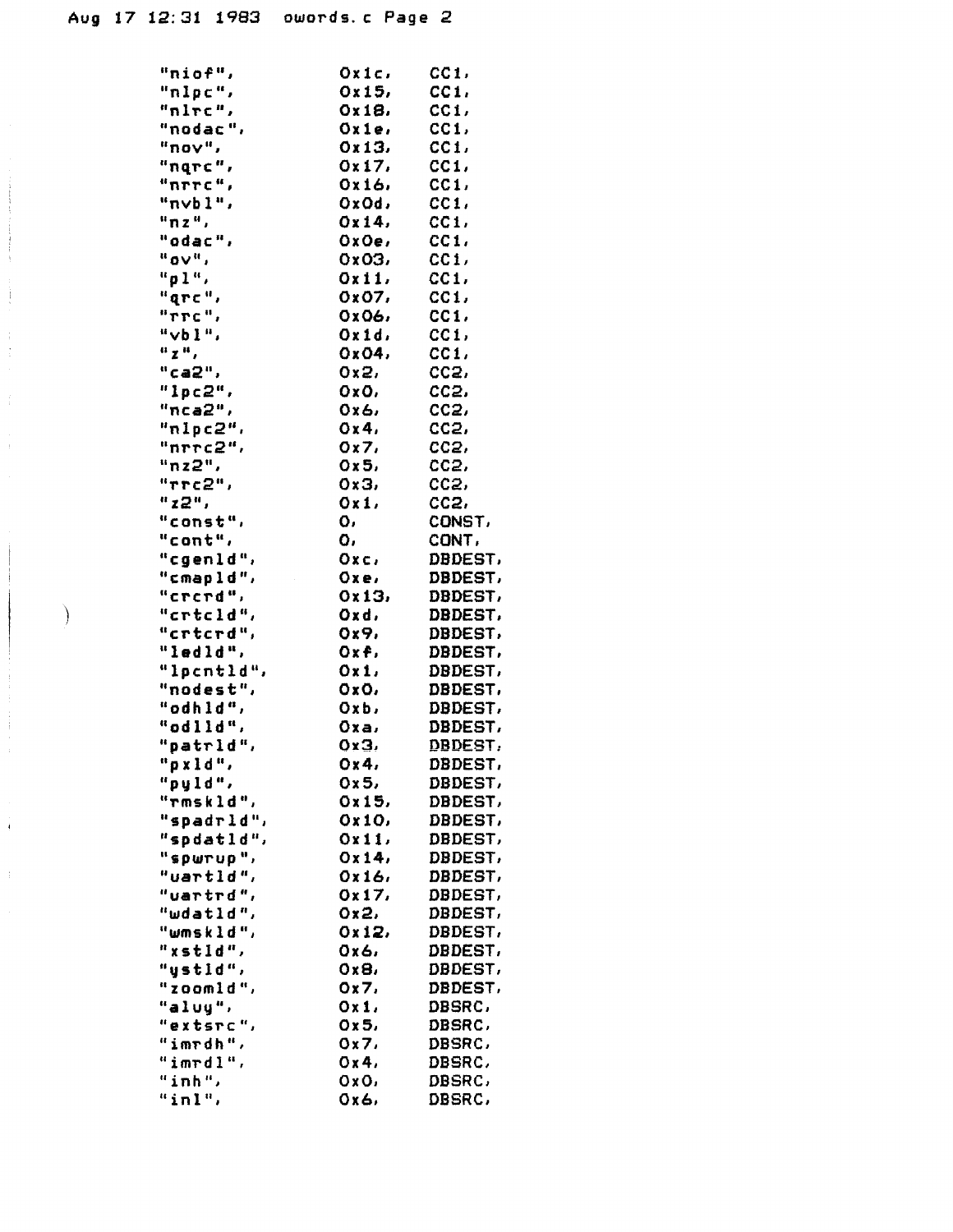Ť

Ŷ.

 $\frac{1}{1}$ 

 $\overline{1}$ 

 $\hspace{0.1cm} \rightarrow$ 

| "spram",      | Oх3,          | <b>DBSRC,</b> |
|---------------|---------------|---------------|
| "dbus",       | ο,            | DBUS,         |
| "end",        | Ο,            | END,          |
| "endif",      | ο,            | ENDIF,        |
| "endm",       | Ο,            | ENDM,         |
| "equ",        | ο,            | EQU.          |
| "defl",       | ٥,            | DEFL,         |
| "fwybr",      | ο.            | FWAYBR,       |
| "bpt",        | 0x1000,       | HWBITS,       |
| "cgencnt",    | 0x100,        | HWBITS,       |
| "cgenshft",   |               | HWBITS,       |
|               | 0x80.         |               |
| "crestop",    | Ox1000,       | HWBITS,       |
| "crcstrt",    | 0x800.        | HWBITS,       |
| "ldr",        | 0x400,        | HWBITS,       |
| "Ipcnten",    | 0x4           | HWBITS,       |
| "memur",      | Oxi,          | HWBITS,       |
| "rdbckld",    | 0x280,        | HWBITS,       |
| "rdbcksl",    | 0x80,         | HWBITS,       |
| "rdbcksr",    | 0x200.        | HWBITS,       |
| "wall",       | 0x3,          | HWBITS,       |
| "xdwn",       | Ox10,         | HWBITS,       |
| "xup",        | 0x18,         | HWBITS,       |
| "ydwn",       | 0x40,         | HWBITS,       |
| "yup",        | 0x60,         | HWBITS,       |
| "if",         | ٥,            | IF,           |
| "ifd",        |               |               |
|               | ο,            | IFDEF,        |
| "d",          | 7,            | IM,           |
| "eject",      | $\mathbf 1$ , | LIST,         |
| "elist",      | з,            | LIST,         |
| "flist",      | 4,            | LIST,         |
| "ilist",      | 5,            | LIST,         |
| "list",       | ο.            | LIST,         |
| "mlist",      | 6,            | LIST,         |
| "nolist",     | $-1.$         | LIST,         |
| "space",      | 2,            | LIST,         |
| " $1db$ . a", | 2,            | LOAD,         |
| "1db. f",     | з,            | LOAD,         |
| "ldq",        | Ο,            | LOAD,         |
| "nold",       | 1,            | LOAD,         |
| "ldb.dn",     | 5,            | LOADSHIFT,    |
| "ldb.up",     | 7,            | LOADSHIFT,    |
| "ldbq.dn",    | 4,            |               |
|               |               | LOADSHIFT,    |
| "ldbq.up",    | 6,            | LOADSHIFT,    |
| $"$ macro",   | ٥,            | MACRO,        |
| "mod",        | ٥,            | MOD,          |
| "defc",       | о.            | NOP,          |
| "nop",        | о,            | NOP,          |
| "org",        | ο,            | ORG.          |
| "plreg",      | ٥,            | PLREG.        |
| "r0",         | Ο,            | REG.          |
| "r1",         | 1,            | REG,          |
| "r10",        | 10,           | REG.          |
| "r11",        | 11,           | REG,          |
| "r12",        | 12,           | REG,          |
| "ri3",        | 13,           | REG,          |
| "r14",        | 14,           | REG,          |
|               |               |               |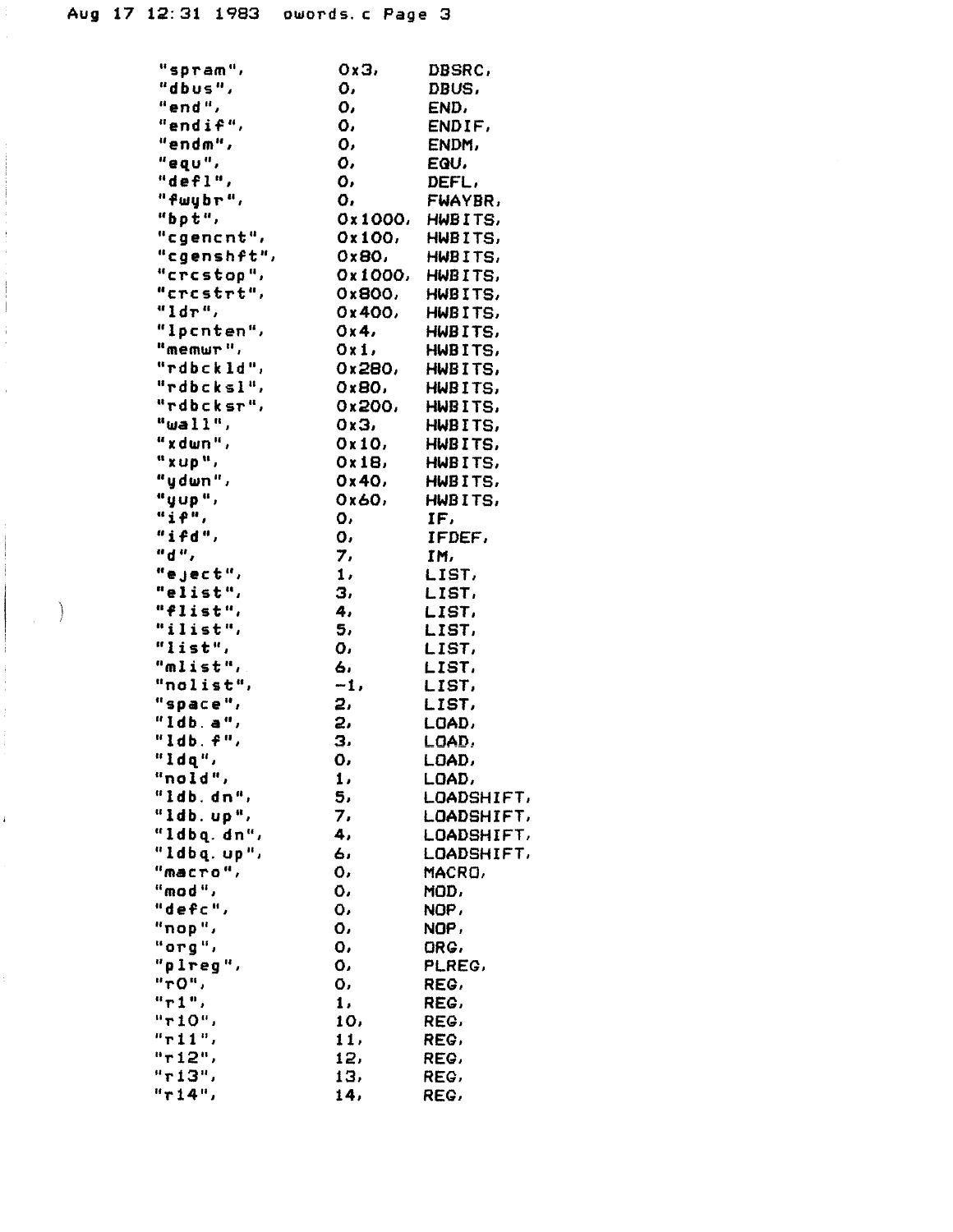| "r15",                                   | 15,   | REG,          |
|------------------------------------------|-------|---------------|
| "r2",                                    | 2,    | REG,          |
| "rЗ",                                    | з,    | REG,          |
| "r4",                                    | 4,    | REG,          |
| "r5",                                    | 5,    | REG,          |
| "r6",                                    | ь,    | REG,          |
| "r7",                                    | 7,    | REG,          |
| "r8",                                    | 8,    | REG,          |
| "т9",                                    | 9,    | REG,          |
| $\mathbf{u}$ $\mathbf{p}$ $\mathbf{u}$ , | ο,    | RREG,         |
| "rts",                                   | ٥,    | RTS,          |
| "arshft",                                | з,    | SHIFT,        |
| "rotate",                                | 2,    | SHIFT,        |
| "shiftO",                                | 0,    | <b>SHIFT,</b> |
| "shift1",                                | 1,    | SHIFT,        |
| NULL,                                    | NULL, | <b>NULL</b>   |

 $\mathbf{y}$  :

 $\Big)$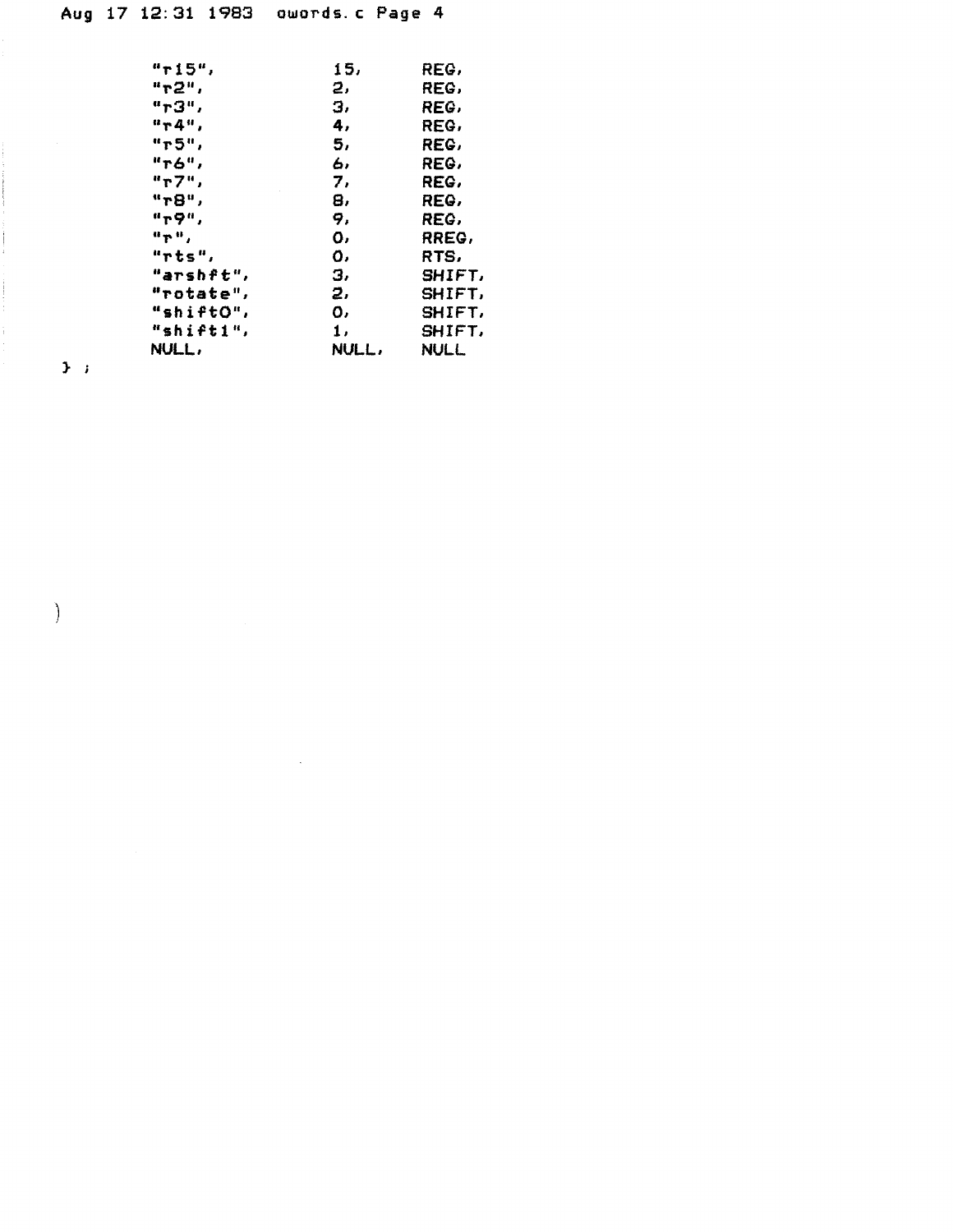| "bpt",      | 0x1000, | HWBITS, |
|-------------|---------|---------|
| "cgencnt",  | 0x100.  | HWBITS, |
| "cgenshft", | 0x80,   | HWBITS, |
| "crcstop",  | 0x1000, | HWBITS. |
| "crcstrt",  | 0x800.  | HWBITS, |
| "ldr",      | 0x400,  | HWBITS, |
| "lpcnten",  | 0x4,    | HWBITS, |
| "memur",    | Oxi,    | HWBITS, |
| "rdbckld",  | 0x280,  | HWBITS, |
| "rdbcksl",  | 0x80,   | HWBITS, |
| "rdbcksr",  | 0x200,  | HWBITS, |
| "wall",     | 0x3.    | HWBITS, |
| "xdwn",     | Ox10,   | HWBITS, |
| "xup",      | Ox18,   | HWBITS, |
| "ydwn",     | 0x40,   | HWBITS, |
| "yup",      | 0x60,   | HWBITS, |
|             |         |         |

 $\label{eq:2.1} \frac{1}{\sqrt{2}}\int_{\mathbb{R}^3}\frac{1}{\sqrt{2}}\left(\frac{1}{\sqrt{2}}\right)^2\frac{1}{\sqrt{2}}\left(\frac{1}{\sqrt{2}}\right)^2\frac{1}{\sqrt{2}}\left(\frac{1}{\sqrt{2}}\right)^2.$ 

 $\frac{1}{2} \sum_{i=1}^{n} \frac{1}{2} \sum_{i=1}^{n} \frac{1}{2} \sum_{i=1}^{n} \frac{1}{2} \sum_{i=1}^{n} \frac{1}{2} \sum_{i=1}^{n} \frac{1}{2} \sum_{i=1}^{n} \frac{1}{2} \sum_{i=1}^{n} \frac{1}{2} \sum_{i=1}^{n} \frac{1}{2} \sum_{i=1}^{n} \frac{1}{2} \sum_{i=1}^{n} \frac{1}{2} \sum_{i=1}^{n} \frac{1}{2} \sum_{i=1}^{n} \frac{1}{2} \sum_{i=1}^{n$ 

 $\bar{4}$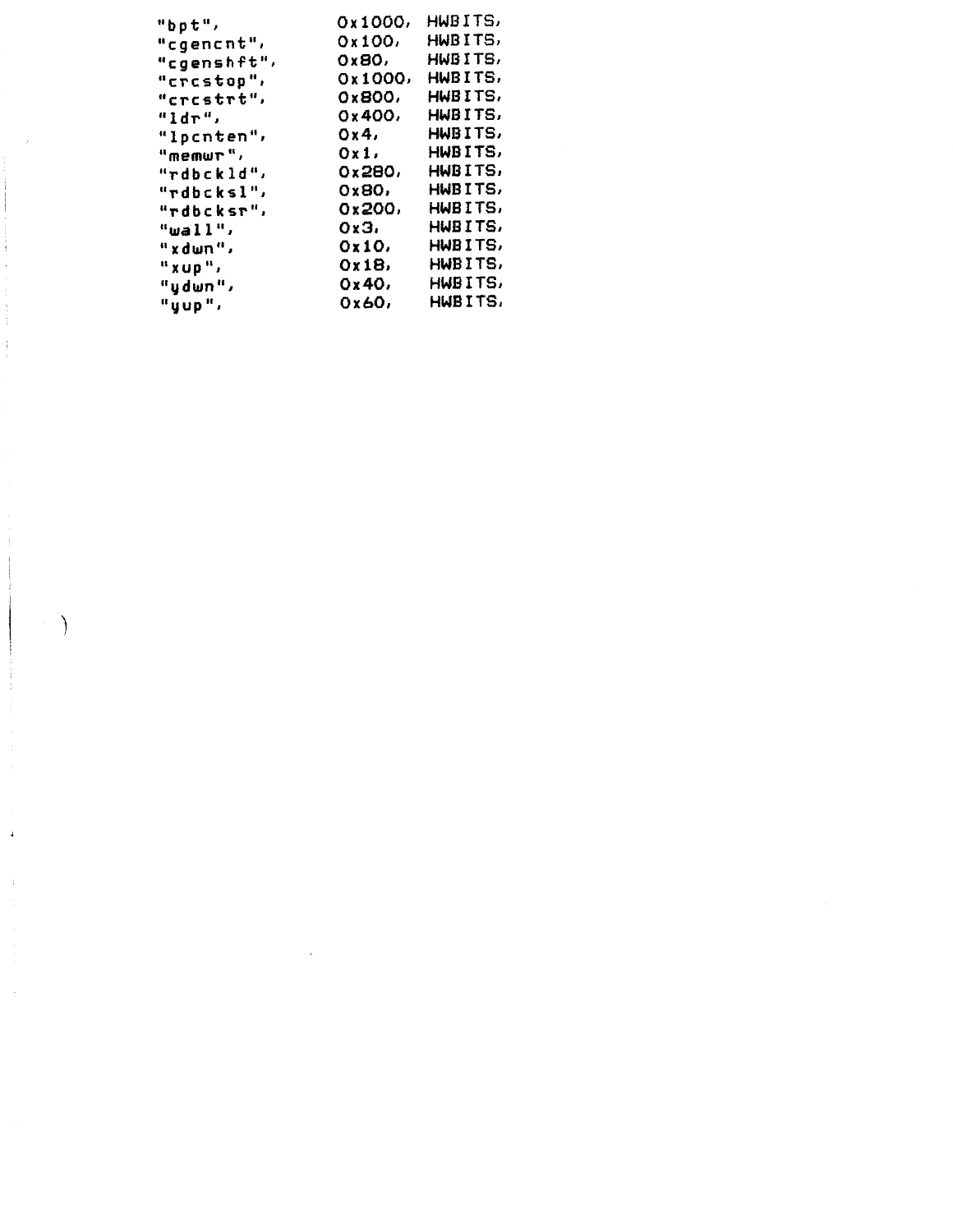| ALU - I source                                                                 |  |
|--------------------------------------------------------------------------------|--|
| $\mathbb{R}_{+}$<br>OPCODES:<br>DEC<br><b>INC</b><br><b>NEG</b><br>NOT<br>PASS |  |
| FORMAT:<br>of sic-carl, reg A, reg B<br>of sic-carl, Reg AB                    |  |
| STC-CNTL :<br>$\check{a}$<br>$\mathcal{D}$<br>$\mathcal{Q}$                    |  |
| EXAMPLES<br>PASS $D_5$ R3<br>NOT A, R1, R3                                     |  |
|                                                                                |  |

50 SHEETS<br>100 SHEETS<br>200 SHEETS

j  $\mathfrak{f}$  $\hat{\boldsymbol{\gamma}}$ 

 $\frac{1}{4}$ 

 $\mathfrak{f}$ 

 $\left\langle \right\rangle$ 

ı

 $\begin{array}{c} 22.141 \\ 22.142 \\ 23.142 \end{array}$ 

 $\bullet$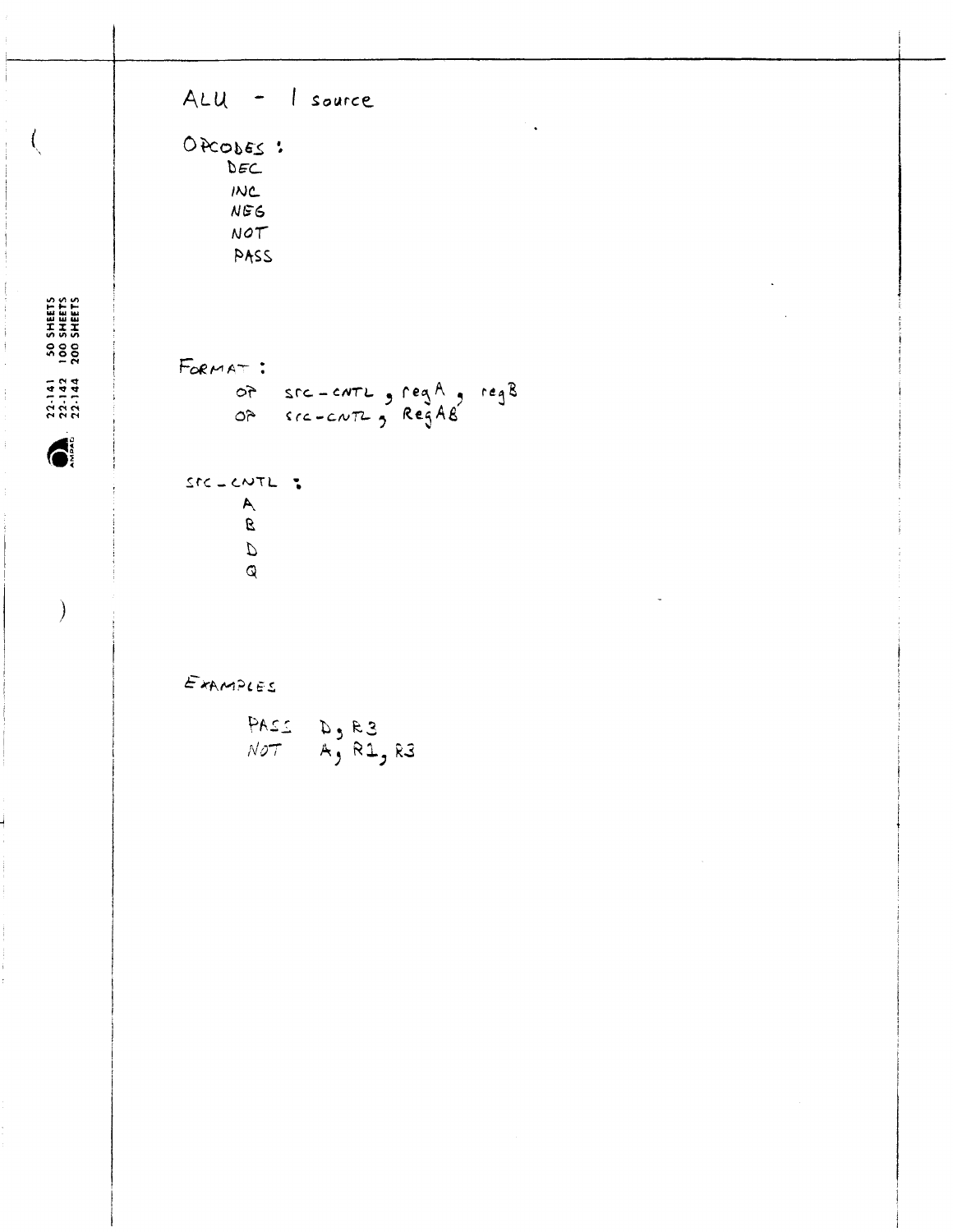$ALU - 1$  source OPCODES: **ADD** add ADDI add and increment AND and EXNOR exclusive not 50 SHEETS<br>100 SHEETS<br>200 SHEETS EXOR exclusive or  $OR$  $\circ$ r  $SUS$  $SUE$  $SUBL$ sul and decrement SUBR sub reverse  $SUSRD$ sub reverse and decrement not R and S NOT RS 6 FORMAT : Op src-cute, regA, regB<br>Of src-cute, regA&  $ERC$ -CNTL:  $\big)$  $a b$  $a + b$  $\frac{d}{dt}$  $59$  $\sigma$  $\overline{5}$ EXAMPLES  $ADD$  ab,  $RØ$ ,  $R1$ AND das R5

 $22 - 141$ <br>  $22 - 142$ <br>  $22 - 144$ 

 $\mathbf{I}$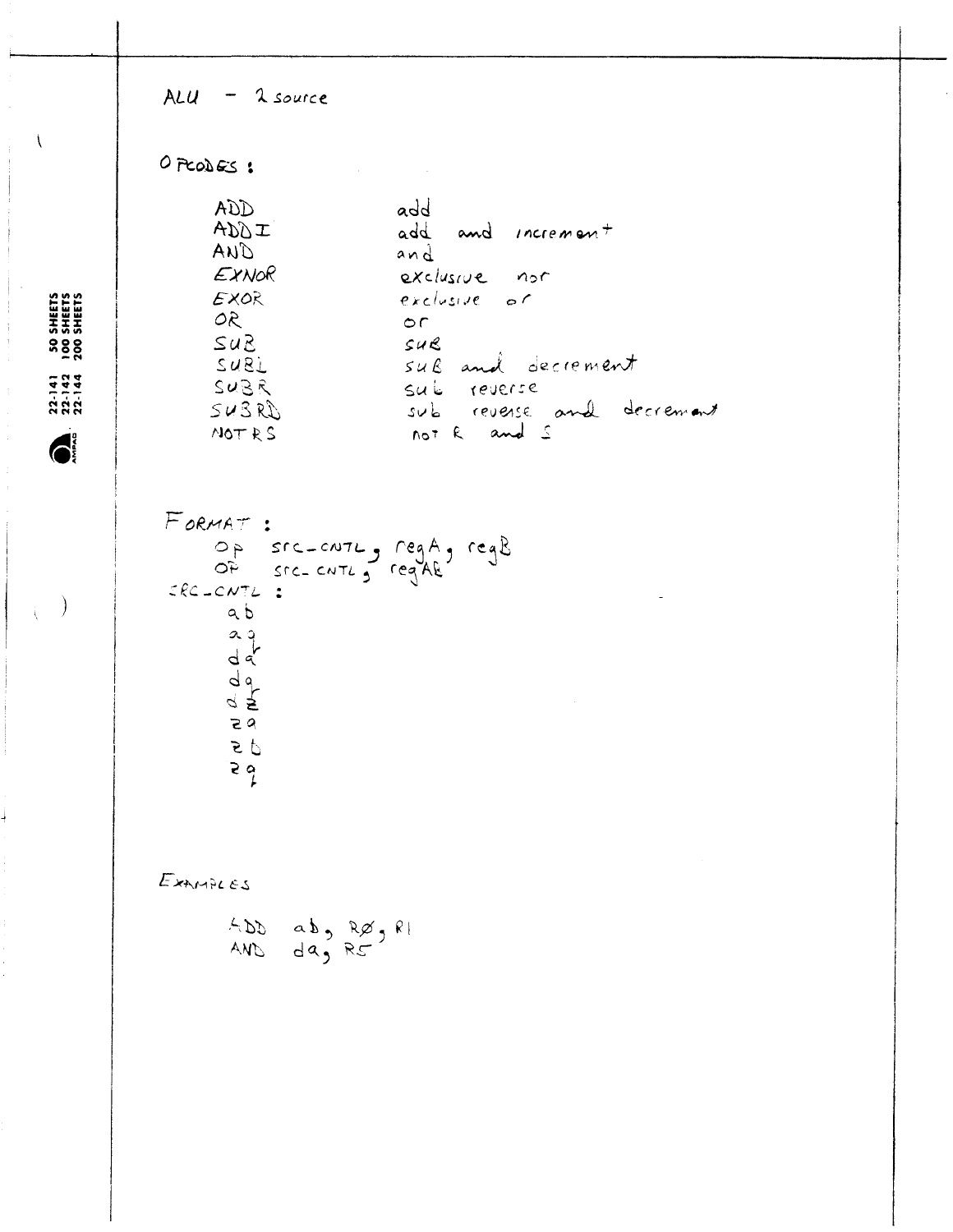|                                                                                           | $ALU - MISC$<br>OPCODES<br>CLR<br>NOP                                            |  |  |
|-------------------------------------------------------------------------------------------|----------------------------------------------------------------------------------|--|--|
| SHEETS<br>SHEETS<br>SHEETS<br><b>500</b><br>2001<br>$22.141$<br>$22.142$<br>$22.142$<br>C | $F$ ORMAT<br>op reg , reg<br>$\circ$ r<br>$O_{P}$ reg<br>$\circ$<br>$\epsilon$ 0 |  |  |
| $\mathcal{E}$                                                                             | EXAMPLES<br>$CLR$ $RS$<br>$CLR$ 3, $R7$<br>$\sim$                                |  |  |
|                                                                                           |                                                                                  |  |  |
|                                                                                           |                                                                                  |  |  |
|                                                                                           |                                                                                  |  |  |

 $\left($ 

 $\begin{array}{c} \begin{array}{c} \begin{array}{c} \end{array} \\ \begin{array}{c} \end{array} \end{array} \end{array}$ 

 $\frac{1}{3}$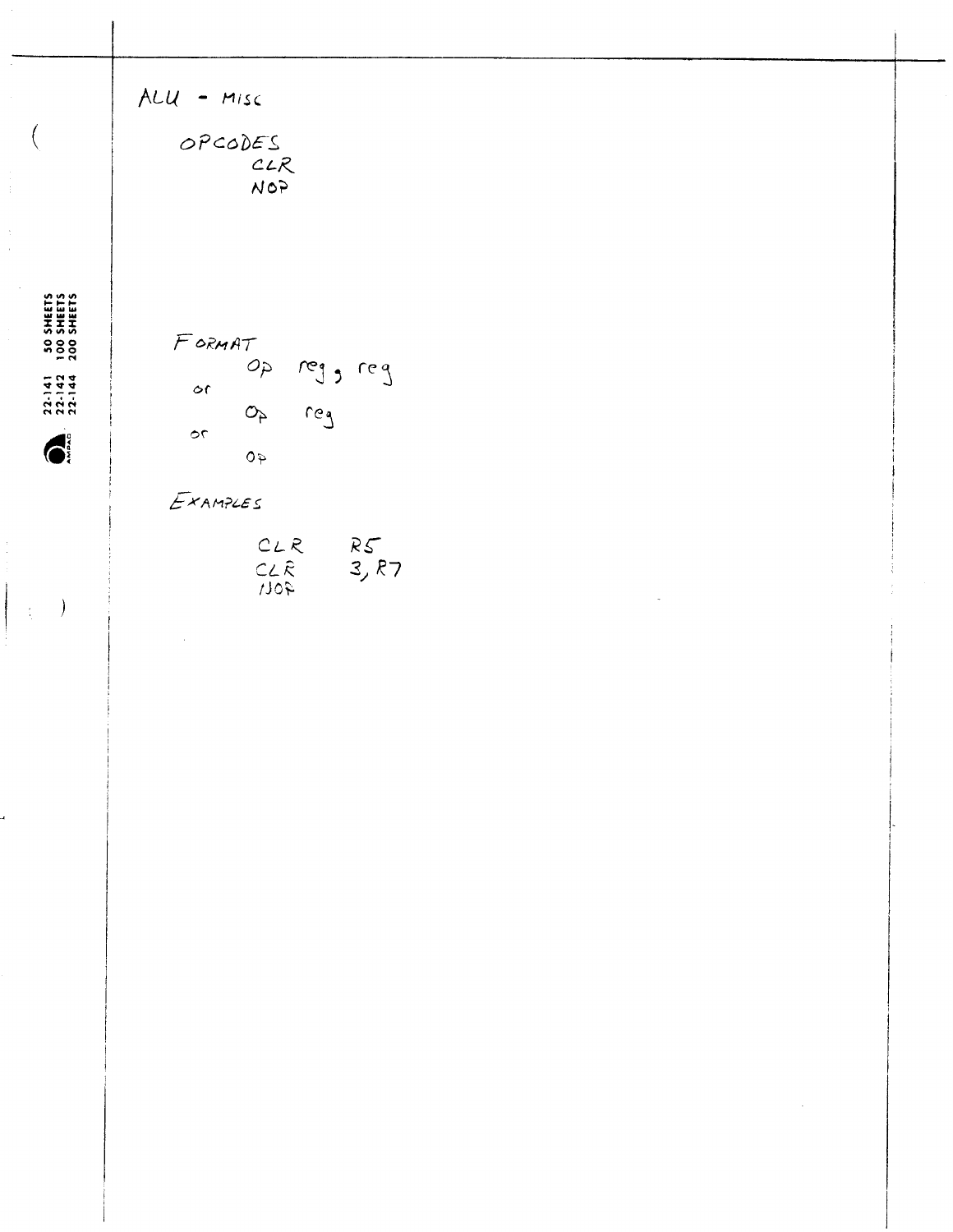LOAD FIED-CONTROLS THE LOADING OF THE ALU REGS  $\mathbf{v}$ LOAD CODES : LOAD specified Breaz Area data  $\Rightarrow$  output bus  $LDB.A$  $LDB$ .  $F$ <sup>11</sup> Q reg  $L\Delta Q$ NOLD NO LOAD  $LDBQ$ LOAL AND Shift: LDB. DN Shift-CNTL  $\sim$  10  $^{\circ}$  $ALB.UP$  $\alpha$ 

 $M \cdot 842$  $\sim$  0.0  $4N<sub>Q</sub>$  and  $4N<sub>Q</sub>$  $shift = cNTL$ : ARSHET  $AR(TMMSTIC$   $Shif+$ ROTATE SHIFT&  $S H / F T L$ 

EXAMPLES

| LD $8. F$  |        |
|------------|--------|
| $LDB$ . DV | ROTATE |
| 44, 41     | SHIFTB |

 $\bar{\mathcal{A}}$ 

SHEETS<br>SHEETS<br>SHEETS 5000

 $\overline{\mathcal{L}}$ 

## $22.141$ <br>  $22.142$ <br>  $22.142$

 $\bigodot^{\circ}$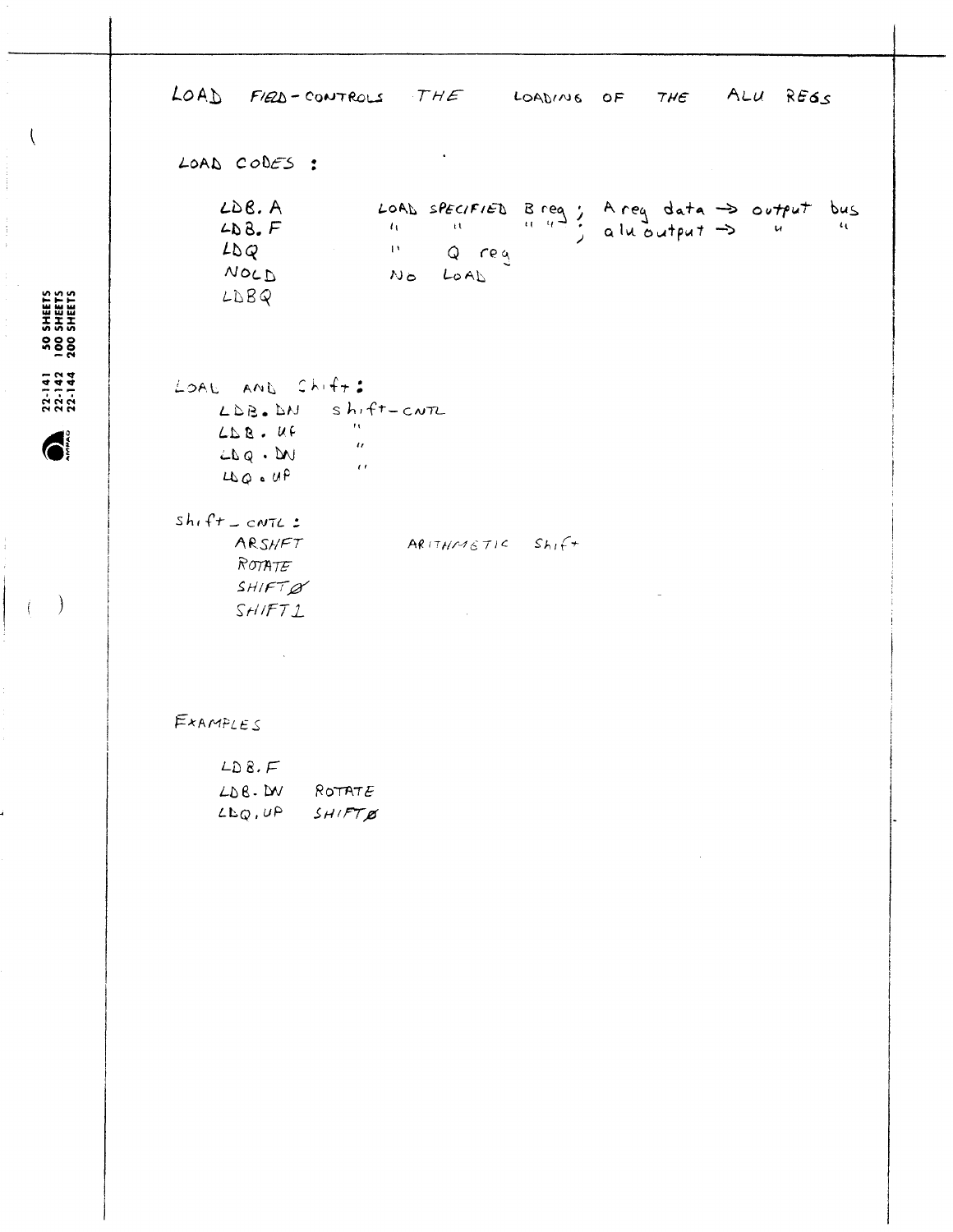```
Program Counter Control
OPCODES :
    FWYBR SRC, CC2, CC1 four way branch
              SRC L_2CC1branch
    BR
     BSRSRC[<sub>1</sub>cc1]branch subraiting
                            no branch, goto next unstr.
   CONT[cc1]return from subs.
     RTS
SRC :
                            R reg has jump addr.
      \mathcal{R}Data Bus
      \overline{L}EXAMPLES :
     BR D, NZ
     BSR R
     FWY8R R_9 229 NC
     RTSCC1:BPL
                               QRC
     CARRC
     DBZVBL
     DSL
                                \tilde{\mathbf{z}}IDRDY
                            CC2:TOF# used on FWY BR
     L<sup>2</sup>C
                                CAZ
     M_{\perp}LPCZNCAZ
     NCA
     NDBZNLPC 2
                                 NRRCZ
     NDSL
     N10RVNZZRRCZ
     NLPC
     NURC
                                 22NOLAC
     VOL
     NQRC
      NRRC
     NUBL
     \sim 5
     ODAC
     \mathcal{L}'
```
SHEETS<br>SHEETS<br>SHEETS  $3828$ 

 $\overline{\mathcal{L}}$ 

 $22 - 141$ <br> $22 - 142$ <br> $22 - 142$ 

6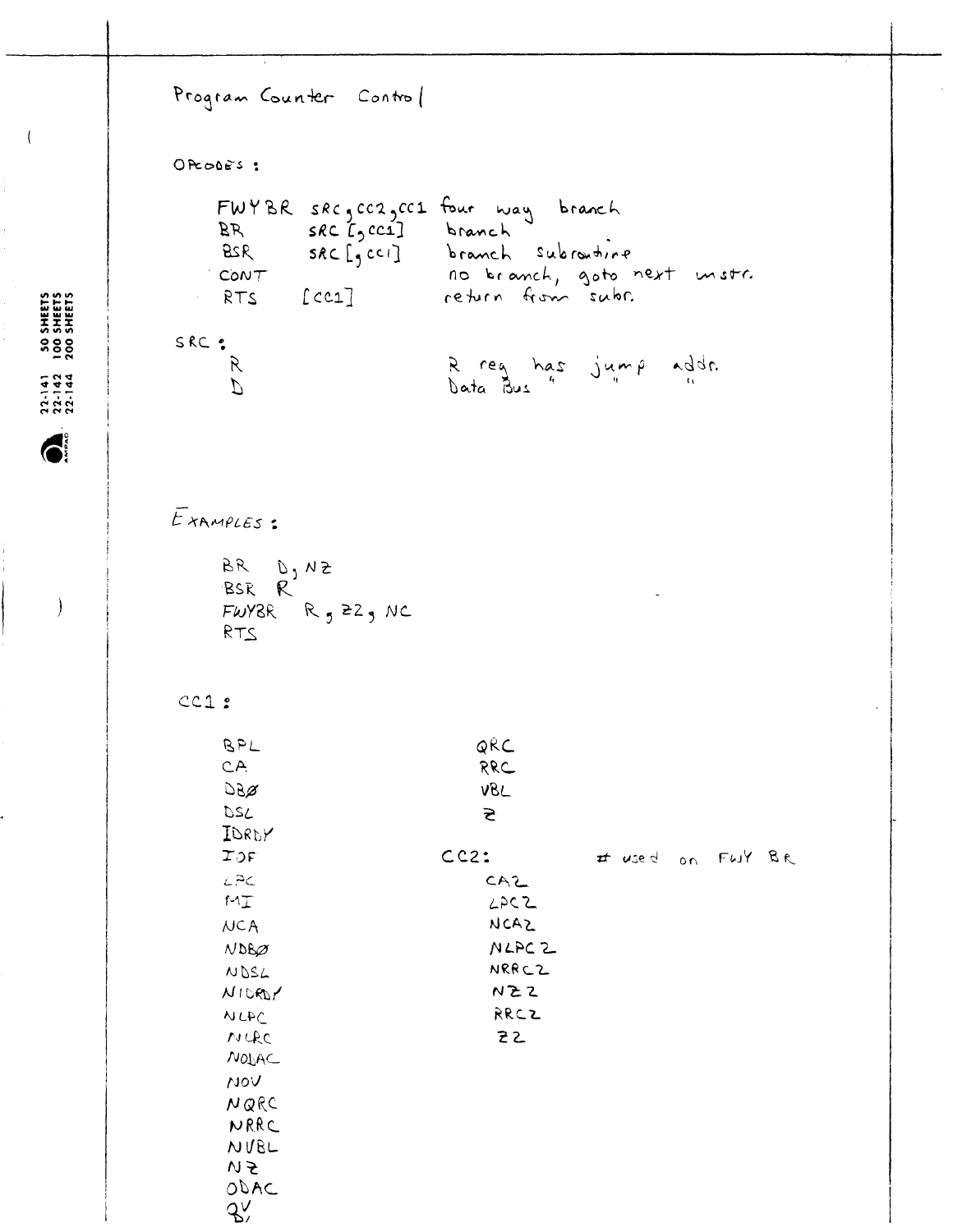HARDWARE CONTROL FIELD

These bits control various hardware functions of the trausing processor, scratch pad ram, etc.

OPCODES

50 SHEETS<br>100 SHEETS<br>200 SHEETS

 $22.141$ <br> $22.142$ <br> $22.142$ 

6

set default values DEFC ¿ pixel memory write conds MEMWR WALL Loop counter enable LACNTEN  $XU$ ? pixel address controls XDWN  $YUP$ YDWN  $CGEN$  SHFT  $\big\}$ CHAR GEN CGENCNT  $SPBCKCD$ READ  $B$  ACK ROBCKSR RD BCKSL LDR LOAD  $R\epsilon G$  $\kappa$  $CRESDP$  $CRCSTRT$ 

EXAMPLES

DEFC WALL LPCNTEN XUP YOWN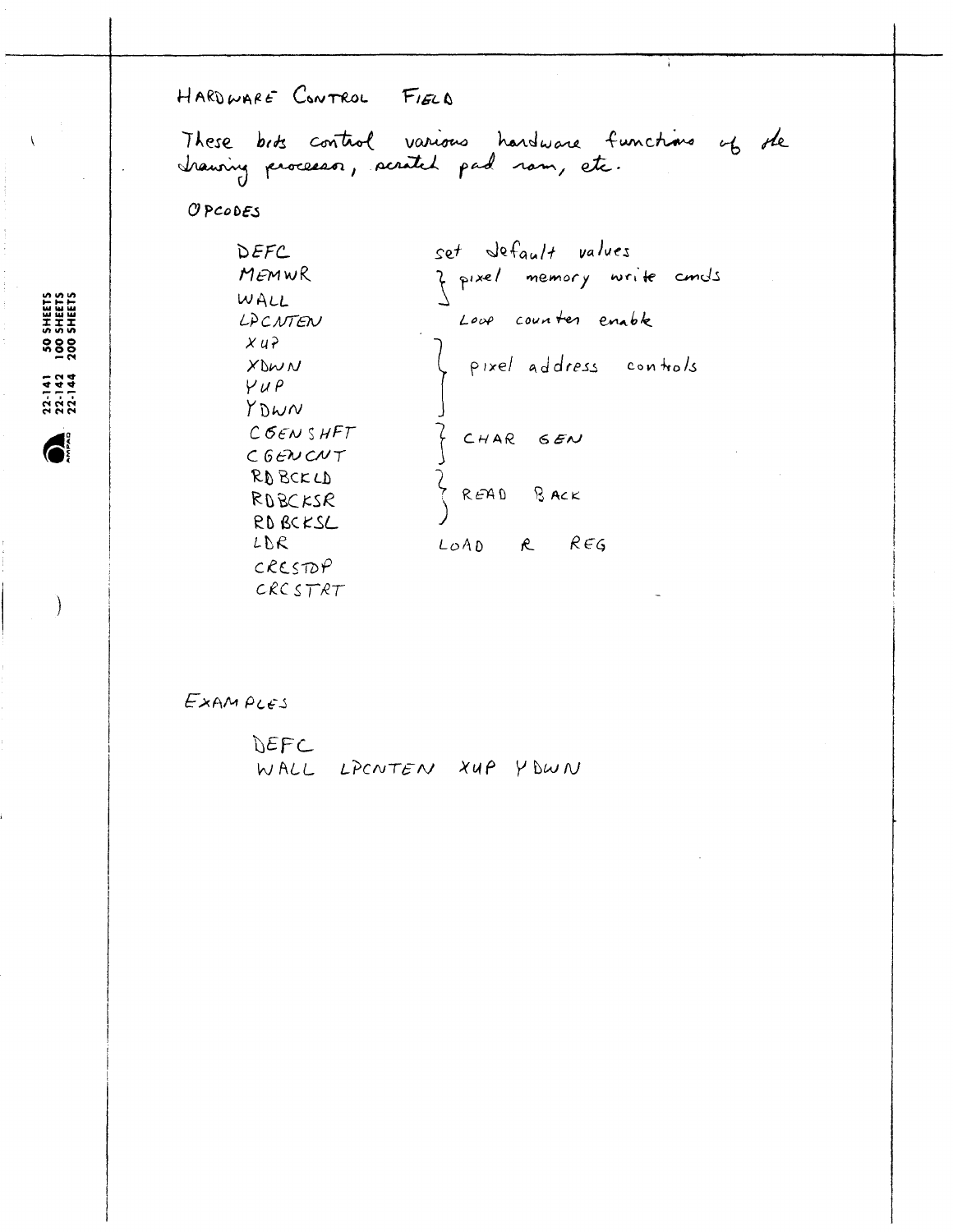PIPELINE REGISTER FIELD DATA BUS CNTL FIELD Controls the data bus source and destination.  $O$  PCODES : DBUS DBUS  $dest<sub>9</sub>$  src dest, PLREG, expression DBUS CONST expression  $2557:$  $SRC:$ ALUY NODEST SPRAM LACNTLD IMRDL WDATLD IMROH PATRLD EXTSRC AX 4 PIXEL ADDR  $RE6$  $INL$  $BNTB$  $X 5 T L D$ PAN REG  $1NH$ YSTLD ZOOMLD # CRTCRD ? CRT CONTROLER RD = WR  $CRTCLD$  $C66NL<sub>0</sub>$ ODLLD OUTPUT DATA LOW & HIGH ODHLD  $CMAPU$  $LEDLD$ SPADRUS SCRATCH PAD SPDATLD WMSKLD \* CRCRD  $SPWRUP$ RMSKLD UARTLA  $\frac{d}{ }$ UARTRO \* These are actually data sources, use EXTSRC with them  $ExameES:$ XSTLD, ALUY<br>SPADRLD, PLREG, ØFFH DBUS DEAS  $COMST$  $\mathcal{S}$ DBUS  $HARTRO<sub>g</sub>$  EXTS RC

SHEETS<br>SHEETS<br>SHEETS  $388$ 

 $22.141$ <br>  $22.142$ <br>  $23.142$ 

 $\bigodot$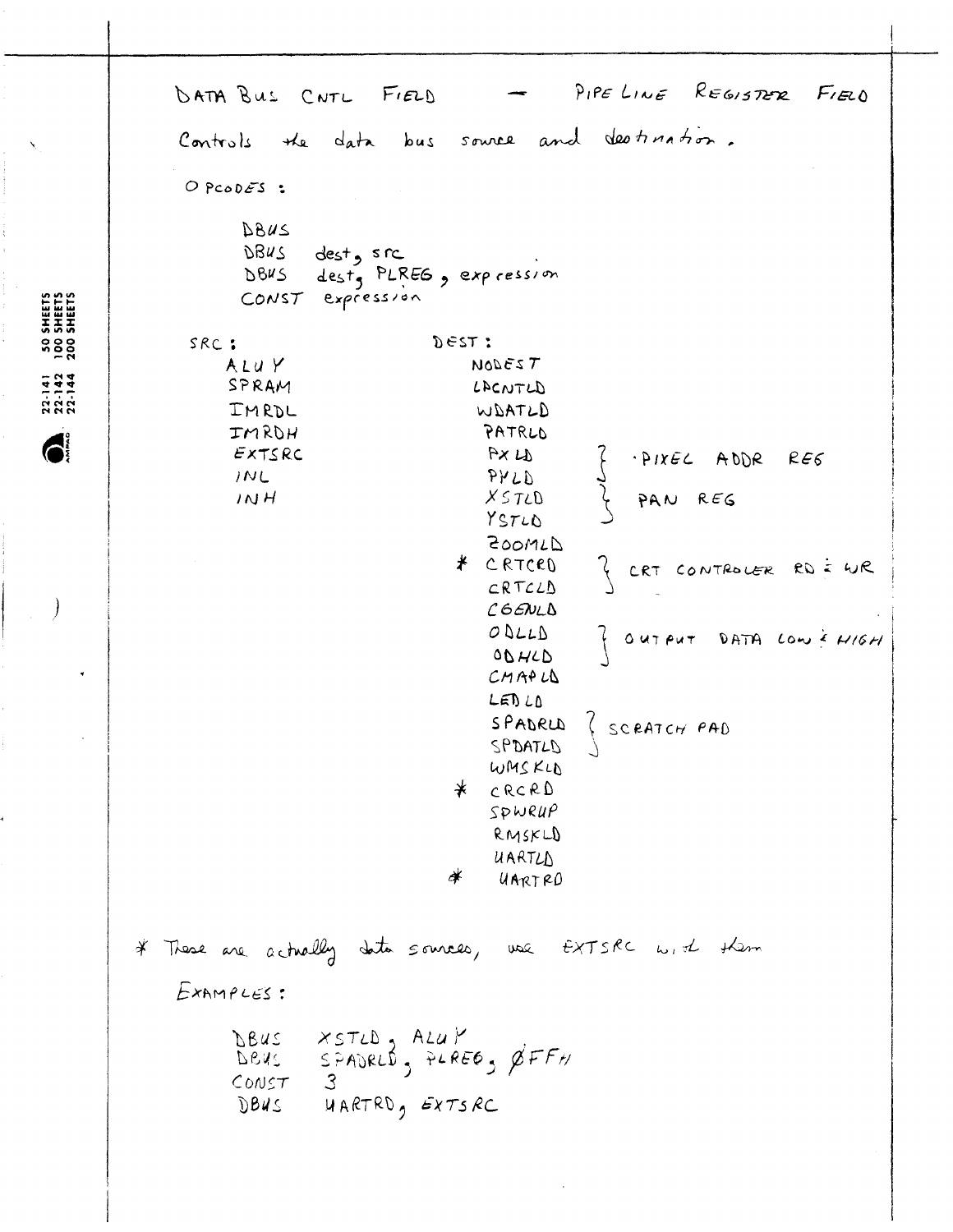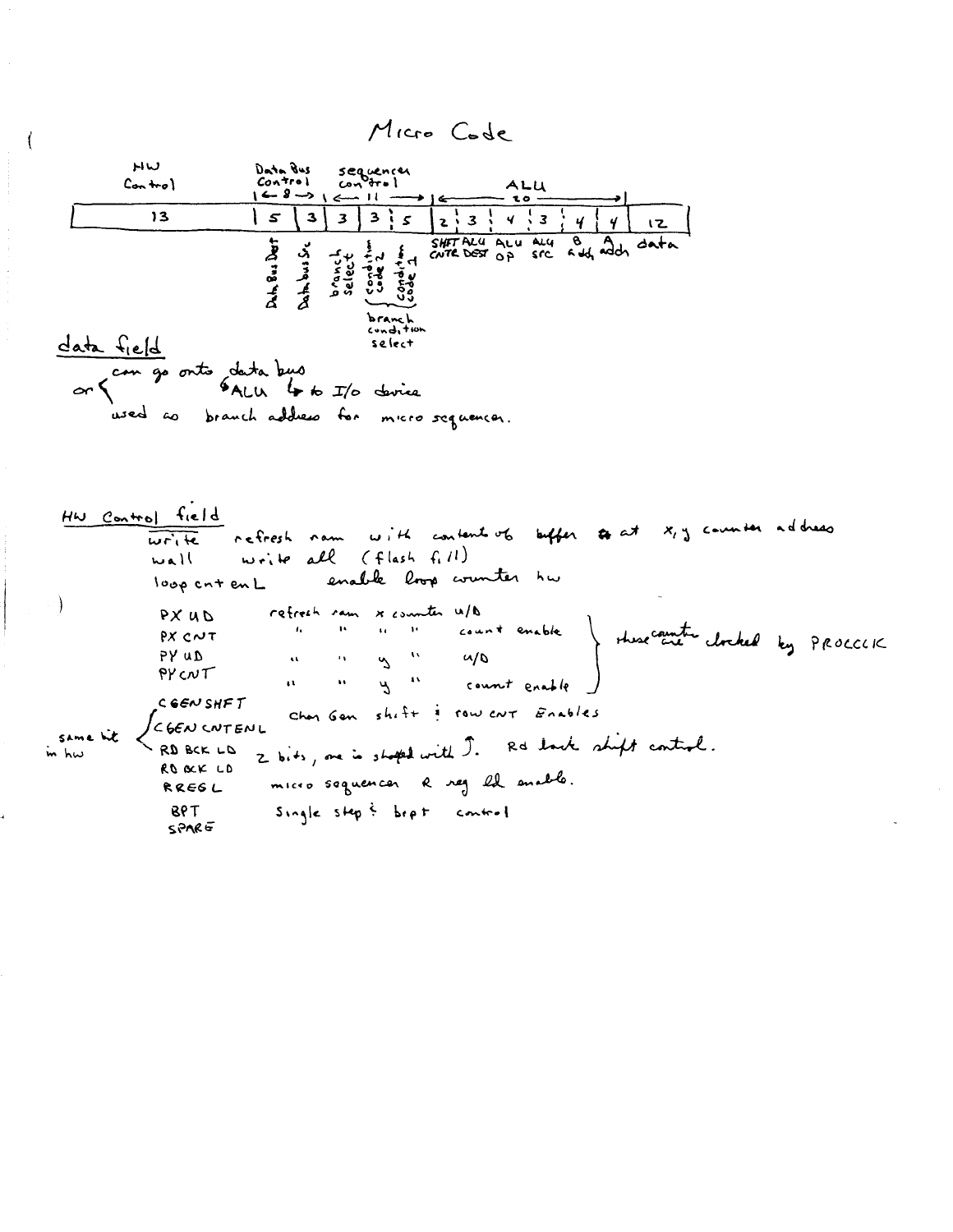Assembler Format

 $\overline{(}$ 

 $\rightarrow$ 

 $5$  Fields 1 Control bits note this is different from shomatics  $Q$  ALY  $src + of$ **B** Branch, sequences 5 ALU dest. Leux controls ALU SRC + OP ALU DEST Sequences Data Bus Control

EXOR AB, RG, R7 & LDB.F & CONT & DBUS PYLD, ALLIY DEFC &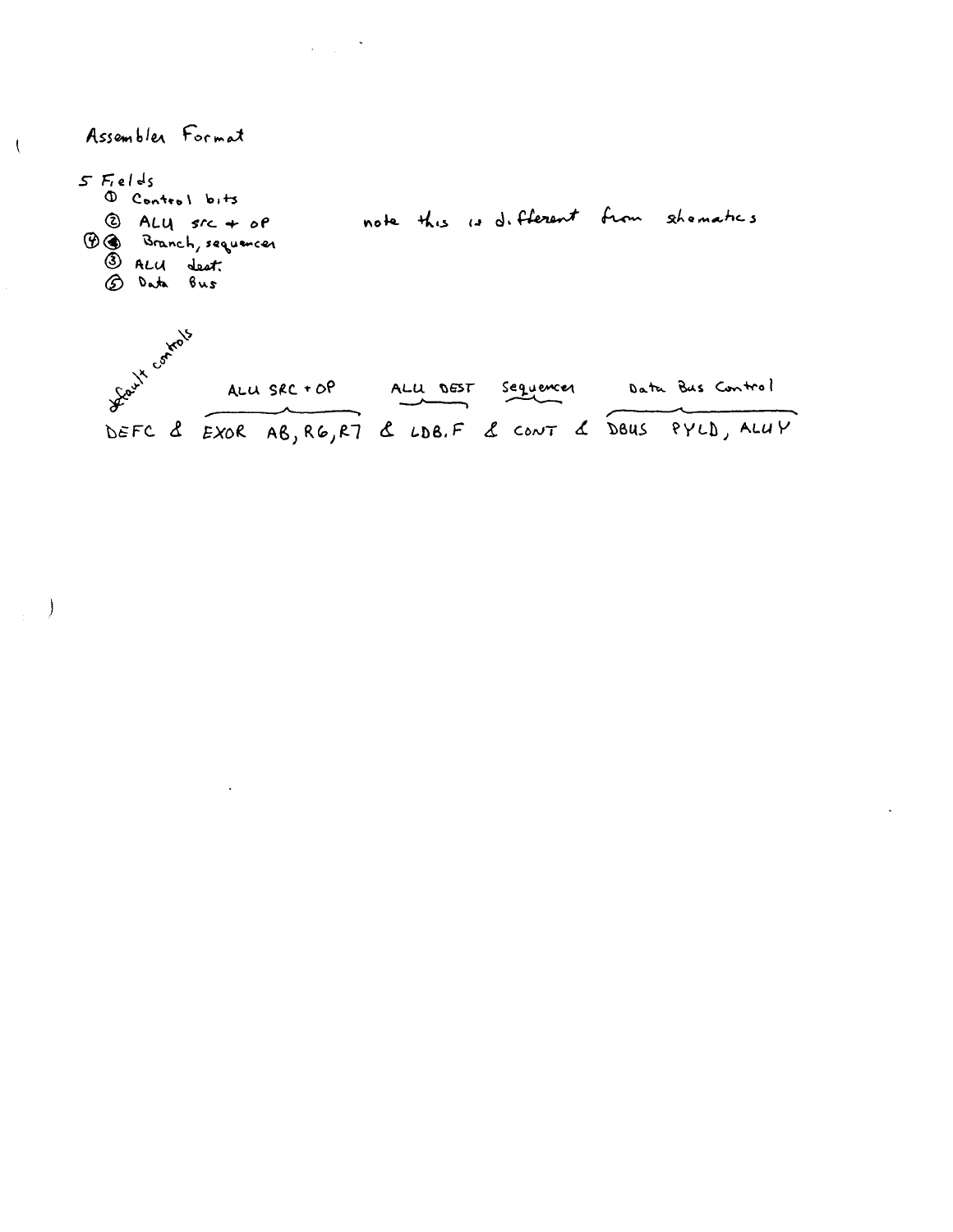Sequencer Control 3 bits function 5 " CC1 Y typical condition codes, carry, zero, etc.<br>3 " CC2 ) four way branch condition codes

BRANCH

Data Bus Branch  $d$  BR  $b$ , CC1 Rieg Branch BR R, CC1 Ŀ unconditional Branch if no CCL  $6600$ actually branch never. CONT<br>BSR D<sub>r</sub>cc1<br>BSR R<sub>r</sub>cc1 outroutine brancles, unconditional if CCL missing  $c$  c  $1$ RTS STA  $FWY, BC$   $\overset{R}{\longrightarrow}$  CCZ, CC1

Can't Do a branch based on conditions of an immediate value of any data bus asurce. CC just can't make it shrough logic in time.

Four Way Branch